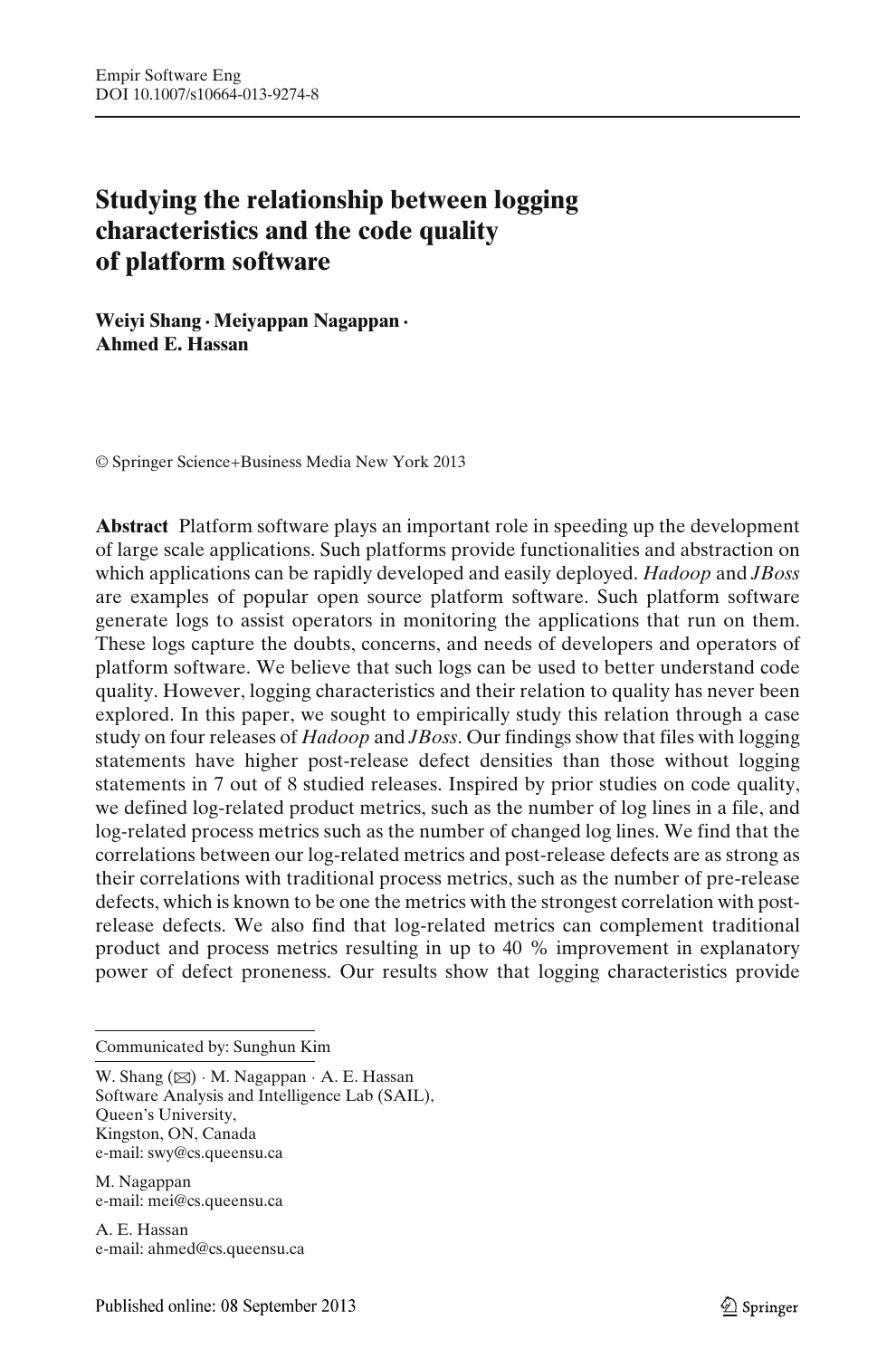strong indicators of defect-prone source code files. However, we note that removing logs is not the answer to better code quality. Instead, our results show that it might be the case that developers often relay their concerns about a piece of code through logs. Hence, code quality improvement efforts (e.g., testing and inspection) should focus more on the source code files with large amounts of logs or with large amounts of log churn.

**Keywords** Mining software repositories**·** Software logs**·** Software quality

## **1 Introduction**

Large platform software provides an infrastructure for a large number of applications to run over it. *Hadoop* and *JBoss* are examples of popular open source platform software. Such software relies heavily on logs to monitor the execution of the applications running on top of it. These logs are generated at run-time by logging statements in the source code. Generating logs during the execution plays an essential role in field debugging and support activities. These logs are not only for the convenience of developers and operators, but has already become part of legal requirements. For example, the Sarbanes–Oxley Act of 2002 [\(http://www.soxlaw.com/\)](http://www.soxlaw.com/) stipulates that the execution of telecommunication and financial applications must be logged. Although logs are widely used in practice, and their importance has been wellidentified in prior software engineering research (Shang et al[.](#page-24-0) [2011;](#page-24-0) Yuan et al[.](#page-24-0) [2012\)](#page-24-0), logs have not yet been fully leveraged by empirical software engineering researchers to study code quality.

We believe that logs capture developers' concerns and doubts about the code. Developers tend to embed more logging statements to track the run-time behaviour of complex and critical points of code. For example, one developer commented on a bug report (HADOOP-2490<sup>1</sup>) of *Hadoop*, as follows: "*...add some debug output ... so can get more info on why TestScanner2 hangs on cluster startup.*"

Logs also contain rich knowledge from the field. Operators of platform software often need to track information that is relevant from an operational point of view. For example, a user of *Hadoop* submitted a bug report (HADOOP-10342) complaining about the limited amount of logging. In the description of the bug report, the user mentions, "*Only IOException is catched and logged (in warn). Every Throwable should be logged in error*".

To meet this need for run-time information, developers and operators record note-worthy system events, including domain-level and implementation-level events in the logs. In many cases, logs are expected to be leveraged for fixing issues, with additional analyses and diagnoses. Therefore the inclusion of more logs in a source code file by a developer could be an indicator that this particular piece of source code is more critical. Hence, there could be a direct link between logging characteristics and code quality. However, except for individual experiences and observations,

[<sup>1</sup>https://issues.apache.org/jira/browse/HADOOP-2490](https://issues.apache.org/jira/browse/HADOOP-2490) last checked on May 2013.

[<sup>2</sup>https://issues.apache.org/jira/browse/HADOOP-1034](https://issues.apache.org/jira/browse/HADOOP-1034) last checked on May 2013.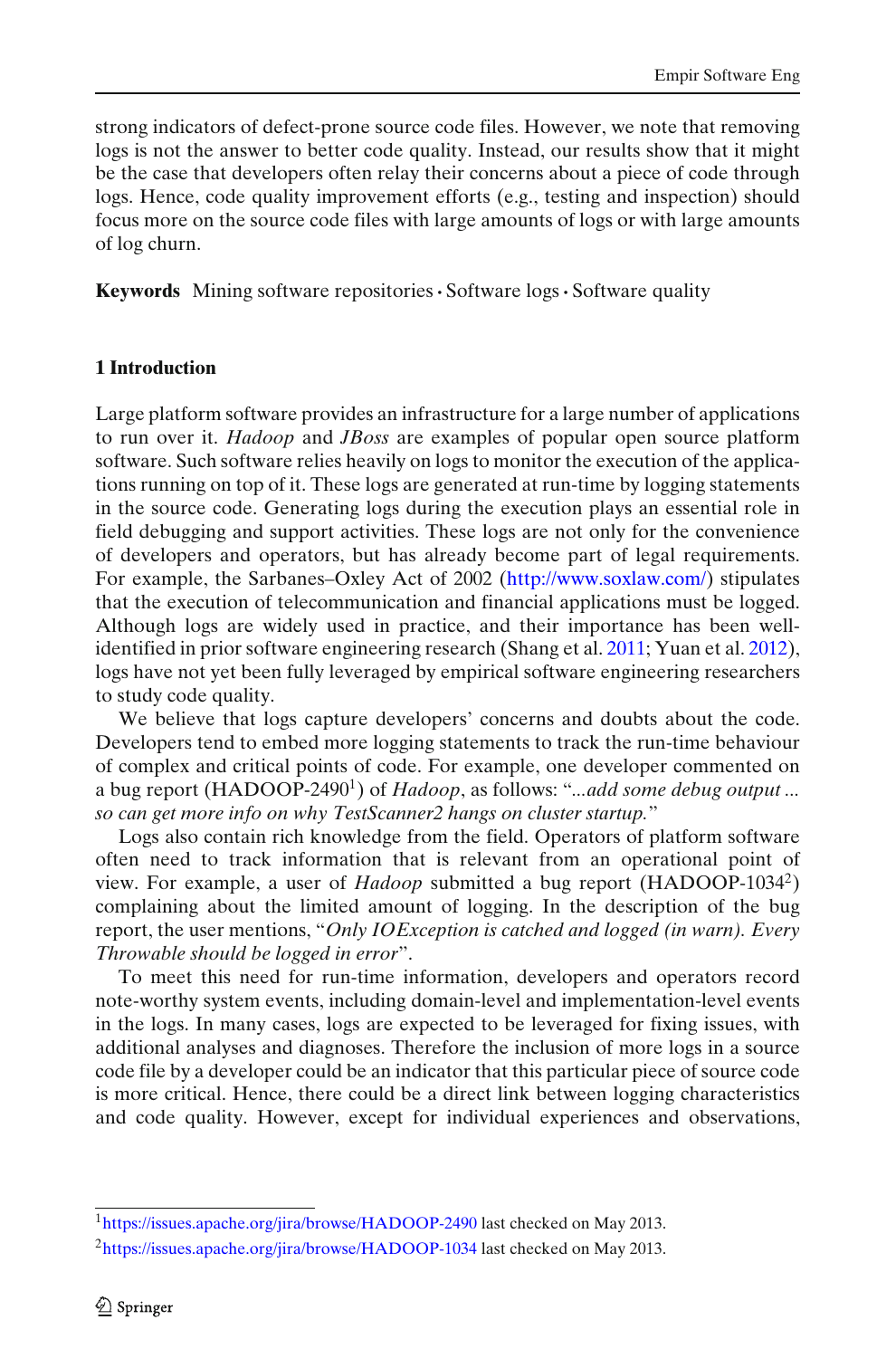<span id="page-2-0"></span>there are no empirical studies that attempt to understand the relationship between logs and code quality. In this paper we seek to study the relationship between the characteristic of logs, such as log density and log churn, and code quality, especially for large platform software. We use post-release defects as a measurement of code quality since it is one of the most important and widely studied aspects of it (Shiha[b](#page-24-0) [2012\)](#page-24-0). In order to study this relationship, we perform a case study on four releases of *Hadoop* and four releases of *JBoss*. In particular, we aim to answer the following research questions:

#### **RQ1: Are source code files with logging statements more defect-prone?**

We find that source code files (i.e., files) with logging statements have higher average post-release defect densities than those without logging statements in 7 out of 8 studied releases. We also find positive correlations between our log-related metrics and post-release defects. In 7 out of 8 releases, the largest correlations between log-related metrics and post-release defects are larger or same as the correlation between post-release defects and pre-release defects, which prior studies have shown to have the highest correlation to post-release defects. The correlation between average log churn (number of change log statements in a commit) and post-release defects is the largest among our log-related metrics. Such correlation provides support to our intuition about the developers' tendency to add more logs in the source code files that they feel are more defect-prone than others.

#### **RQ2: Can log-related metrics help in explaining post-release defects?**

We find that our log-related metrics provide up to 40 % improvement over traditional product and process metrics in explaining post-release defects (i.e., explanatory power).

This paper is the first work to establish an empirical link between logs and defects. We observe positive correlation between logging characteristics and post-release defects in all studied releases. Therefore, practitioners should allocate more effort on source code files with more logs or log churn. However, such positive correlations do not imply that logs are harmful or that they should be removed. For instance, prior research has shown that files with high churn are more defect prone (Nagappan and Bal[l](#page-23-0) [2007;](#page-23-0) Nagappan et al. [2006](#page-23-0)). Such studies do not imply that we should not change files. Instead, our study along with prior studies provide indicators to flag high-risk files that should be carefully examined (tested and/or reviewed) prior to release in order to avoid post-release defects.

The rest of this paper is organized as follows: Section 2 presents a qualitative study to motivate this paper. Section [3](#page-4-0) presents the background and related research for this paper. Section [4](#page-7-0) presents our new log-related metrics. Section [5](#page-8-0) presents the design and data preparation steps for our case study. Section [6](#page-10-0) presents the results of our case study and details the answers to our research questions. Section [7](#page-19-0) discusses the threats to validity of our study. Finally, Section [8](#page-21-0) concludes the paper.

#### **2 Motivating Study**

In order to better understand how developers make use of logs, we performed a qualitative study. We first collected all commits that had logging statement changes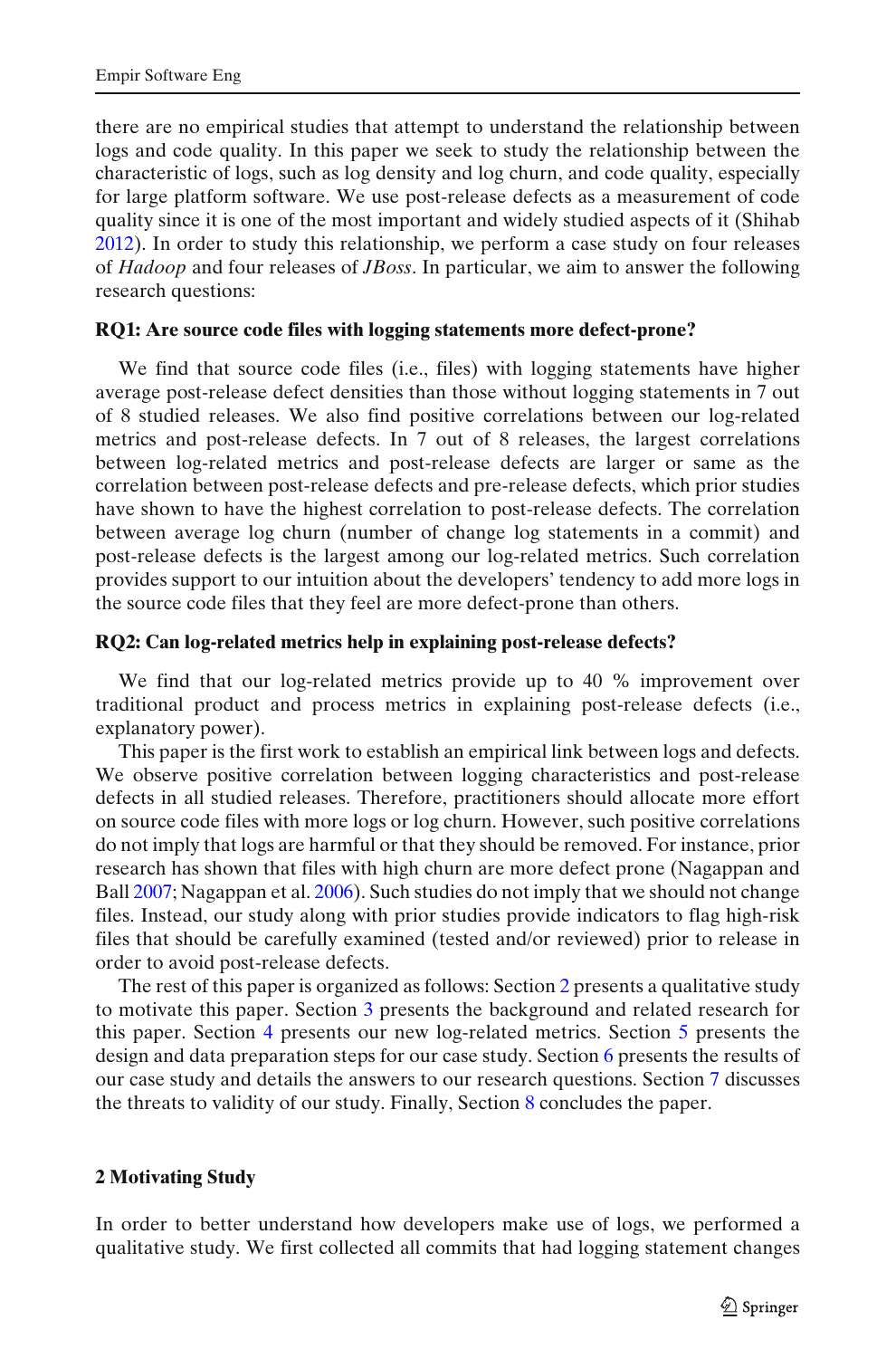|                            | Hadoop $(\%)$ | JBoss $(\% )$ |
|----------------------------|---------------|---------------|
| Field debugging            | 32            | 16            |
| Change of feature          | 59            | 75            |
| Inaccurate logging level   |               |               |
| Logs that are not required |               |               |

**Table 1** Distribution of log churns reasons

in *Hadoop* release 0.16.0 to release 0.19.0 and *JBoss* release 3.0 to release 4.2. We then selected a 5 % random sample (280 commits for *Hadoop* and 420 commits for *JBoss*) from all the collected commits with logging statement changes. Once we extracted the commit messages from the sample commits, we follow an iterative process similar to the one from Seaman et al[.](#page-24-0) [\(2008](#page-24-0)) to identify the reasons that developers change the logging statements in source code, until we could not find any new reasons. We identified four reasons using this process and their distributions are reported in Table 1. These four reasons are described below:

- **Field debugging**: Developers often use logs to diagnose run-time or field defects. For example, the commit message of revision *954,705* of *Hadoop* says: "*Region Server should never abort without an informative log message*". Looking through the source code, we observed that the Region Server would abort without any logs. In this revision, the developer added logging statements to output the reason for aborting. Developers also change logging statements when they need logs, to diagnose pre-release defects. For example, the commit message of revision *636,972* of *Hadoop* says: "*Improve the log message; last night I saw an instance of this message: i.e. we asked to sleep* 3 *s but we slept* <30 *s*".
- **Change of feature**: Developers add and change logs when they change features. For example, in revision *697,068* of *Hadoop*, developer added a new "KILLED" status for the job status of *Hadoop* jobs and adapted the logs for the new job status. Changing logs due the change of feature is the most common reason for log churn.
- **Inaccurate logging level**: Developers sometimes change logging levels because of an inaccurate logging level. For example, developers of *JBoss* changed the logging level at revision *29,449* with the commit message "*Resolves (JBAS-1571) Logging of cluster rpc method exceptions at warn level is incorrect.*". The discussion of the issue report "*JBAS-1571*" shows that the developers considered the logged exception as a normal behaviour of the system and the logging level was changed from "warn" to "trace".
- **Logs that are not required**: Developers often think that logs used for debugging are redundant after the defect is fixed and they remove logs after using them for debugging. For example, the commit message of revision *612,025* of *Hadoop* says: "*Remove chatty debug logging from 2,443 patch*".

Our motivating study shows that developers change logs for many reasons, such as debugging a feature in the field or when they are confident about a feature. Hence, we believe there is value in empirically studying the relationship between logging characteristics and code quality.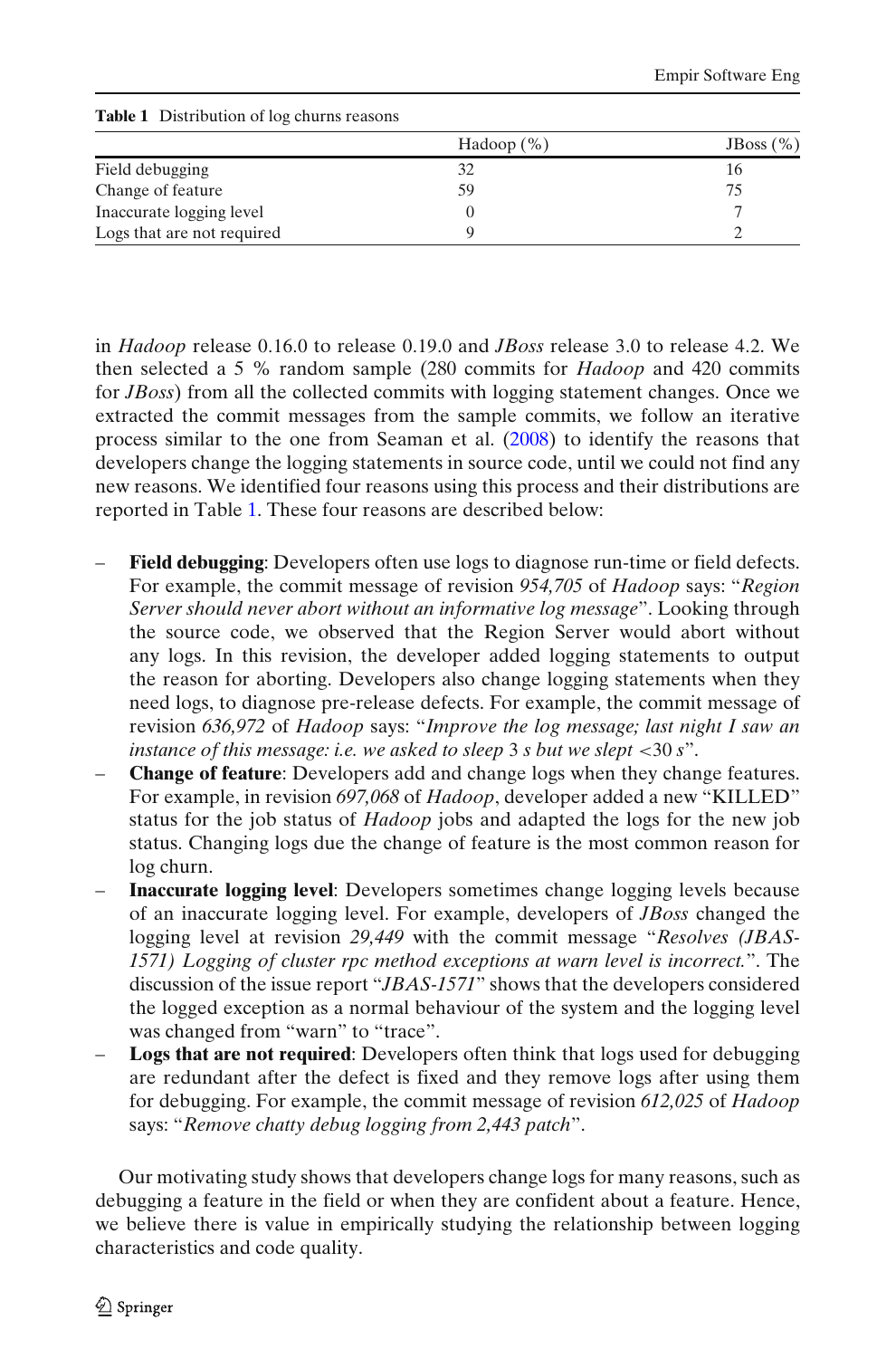#### <span id="page-4-0"></span>**3 Background and Related Work**

We now describe prior research that is related to this paper. We focus on prior work along two dimensions: (1) log analysis and (2) software defect modeling.

## 3.1 Log Analysis

In the research area of computer systems, logs are extensively used to detect system anomalies and performance issues. Xu et al[.](#page-24-0) [\(2009\)](#page-24-0) created features based on the constant and variable parts of log messages and applied Principal Component Analysis (PCA) to detect abnormal behaviours. Tan et al. introduced SALSA, an approach to automatically analyze logs from distributed computing platforms for constructing and detecting anomalies in state-machine views of the execution of a system across machines (Tan et al[.](#page-24-0) [2008\)](#page-24-0).

Yuan et al[.](#page-24-0) [\(2011](#page-24-0)) propose a tool named *Log Enhancer*, which automatically adds more context to log lines. Recent work by Beschastnikh et al[.](#page-22-0) [\(2011\)](#page-22-0) designed an automated tool that infers execution models from logs. The models can be used by developers to verify and diagnose bugs. Jiang et al. design log analysis techniques to assist in identifying functional anomalies and performance degradations during load tests (Jiang et al[.](#page-23-0) [2008](#page-23-0), [2009\)](#page-23-0). Jiang et al[.](#page-23-0) [\(2009](#page-23-0)) study the characteristics of customer problem troubleshooting by the use of storage system logs. They observed that the customer problems with attached logs were resolved sooner than those without logs.

A workshop named "Managing Large-Scale Systems via the Analysis of System Logs and the Application of Machine Learning Techniques<sup>33</sup> is organized every year. One of the problems that the workshop aims to address is leveraging the analysis of system logs to assist in managing large software systems.

The existing research of log analysis demonstrates the wide use of logs in software development and operation. However, in the aforementioned research, the researchers look at the logs collected at run time, whereas in our paper we look at the logging code present in the source code in order to establish an empirical link between logging characteristics and code quality. Therefore, the wide usage of logs in software and the lack of sufficient research motivates us to study the relationship between logging characteristics and code quality in this paper.

A recent work by Yuan et al[.](#page-24-0) [\(2012\)](#page-24-0) study the logging characteristics in 4 open source systems. They quantify the pervasiveness and the benefit of software logging. They also find that developers modify logs because they often cannot get the correct log message on the first attempt. Our previous research (Shang et al[.](#page-24-0) [2011,](#page-24-0) [2013\)](#page-24-0) study the evolution of logs from both static logging statements and log lines outputted during run time. We find that logs are often modified by developers without considering the needs of operators. The findings from these previous studies motivates this work. However, previous studies only empirically study the characteristics of logs, but do not establish an empirical link with code quality. This paper focus on empirically studying the relationship of such logging characteristics and code quality.

[<sup>3</sup>http://sosp2011.gsd.inesc-id.pt/workshops/slaml,](http://sosp2011.gsd.inesc-id.pt/workshops/slaml) last checked on December 2012.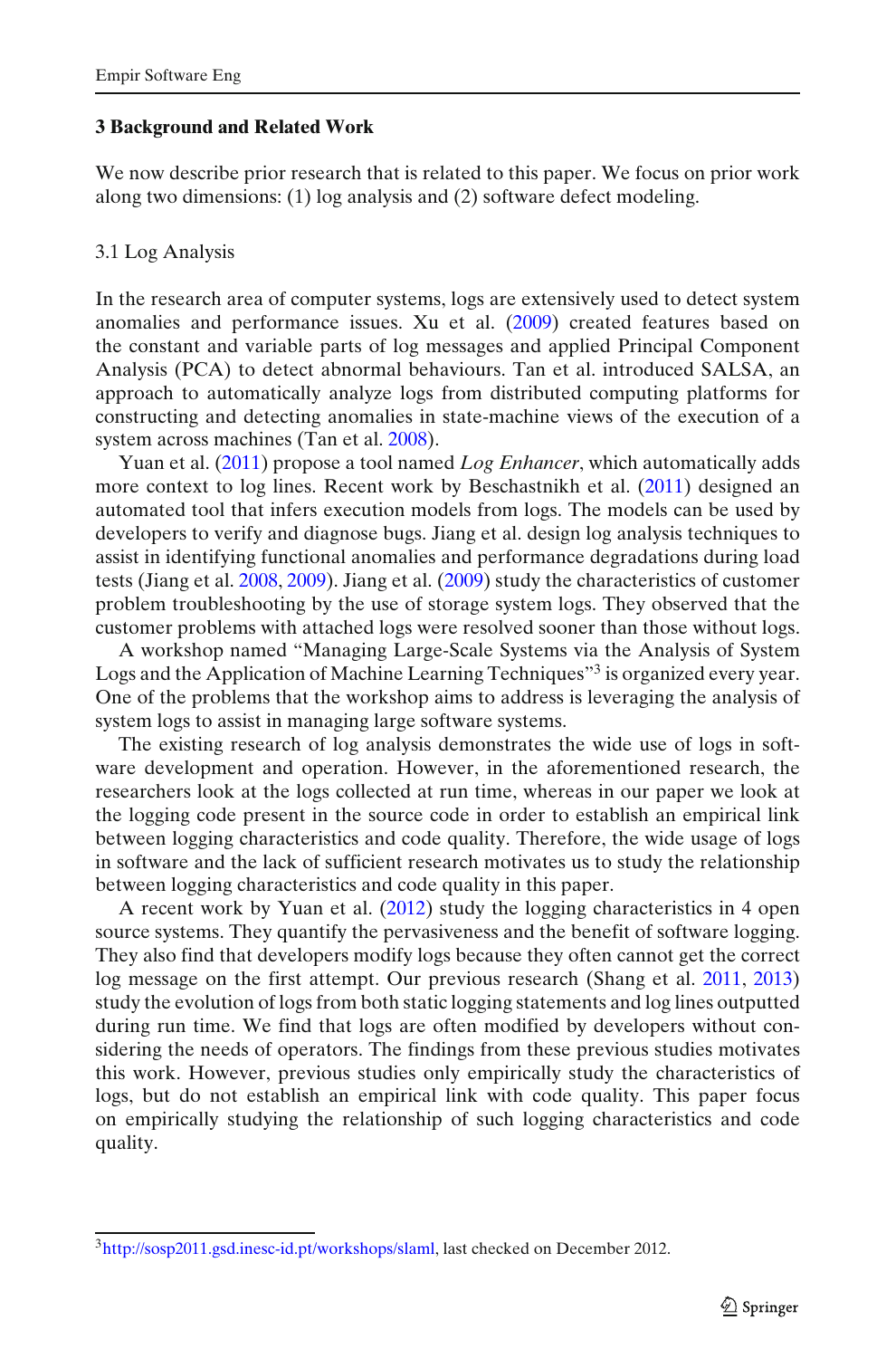## 3.2 Software Defect Modeling

Software engineering researchers have built models to understand the rationale behind software defects. Practitioners use such models to improve their processes and to improve the quality of their software systems. Fenton and Nei[l](#page-22-0) [\(1999](#page-22-0)) provide a critical review on software defect prediction models. They recommend holistic models for software defect prediction, using Bayesian belief networks. Hall et al[.](#page-22-0) [\(2012](#page-22-0)) recently conduct a systematic review on defect prediction models. They find the methodology used to build models seems to influence predictive performance. Prior research typically builds models using two families of software metrics:

- **Product metrics**: Product metrics are typically calculated from source code.
	- *Traditional product metrics*: Early work by Ohlsson and Alber[g](#page-23-0) [\(1996\)](#page-23-0) build defect models using complexity metrics. Nagappan et al[.](#page-23-0) [\(2006](#page-23-0)) also performed case studies to understand the relationship between source code complexity and software defects. Several studies found complexity metrics were correlated to software defects although no single set of metrics can explain defects for all projects (Nagappan et al[.](#page-23-0) [2006\)](#page-23-0).
	- *Code dependency metrics*: Prior research investigates the relationship between defects and code dependencies. Zimmermann and Nagappa[n](#page-24-0) [\(2008\)](#page-24-0) find code complexity metrics have slightly higher correlation to defects than dependency metrics. However, the dependency metrics perform better than complexity metrics in predicting defects. Nguyen et al[.](#page-23-0) [\(2010\)](#page-23-0) replicate the prior study and find that a small subset of dependency metrics have a large impact on post-release failures, while other dependency metrics have a very limited impact.
	- *Topic metrics*: A few recent studies have tried to establish a link between topics and defects. Liu et al[.](#page-23-0) [\(2009](#page-23-0)) proposed to model class cohesions by latent topics. They propose a new metric named Maximal Weighted Entropy (MWE) to measure the conceptual aspects of class cohesion. Nguyen et al[.](#page-23-0) [\(2011\)](#page-23-0) apply Latent Dirichlet Allocation (LDA) (Blei et al[.](#page-22-0) [2003](#page-22-0)) to the subject systems using  $K = 5$  topics, and for each source code entity they multiply the topic memberships by the entity's LOC. They provide evidence that topic-related metrics can assist in explaining defects. Instead of focusing on the cohesiveness of topics in a entity, Chen et al[.](#page-22-0) [\(2012\)](#page-22-0) proposed metrics focus on the defect-prone topics in a code entity. They find that some topics are much more defect-prone than others and the more defect-prone topics a code entity has, the higher are the chances that it has defects.
- **Process metrics**: Process metrics leverage historical project knowledge. Examples of process metrics are prior defects and prior commits (code churn).
	- *Traditional process metrics*: Several studies showed that process metrics, such as prior commits and prior defects, better explain software defects than product metrics (i.e., provide better statistical explanatory power) (Bettenburg and Hassa[n](#page-22-0) [2010](#page-22-0); Moser et al[.](#page-23-0) [2008](#page-23-0); Nagappan and Bal[l](#page-23-0) [2005](#page-23-0), [2007](#page-23-0)). Hassa[n](#page-22-0) [\(2009\)](#page-22-0) used the complexity of source code changes to explain defects. He found that the number of prior defects was a better metric to explain software defects than prior changes. A recent study by Rahman and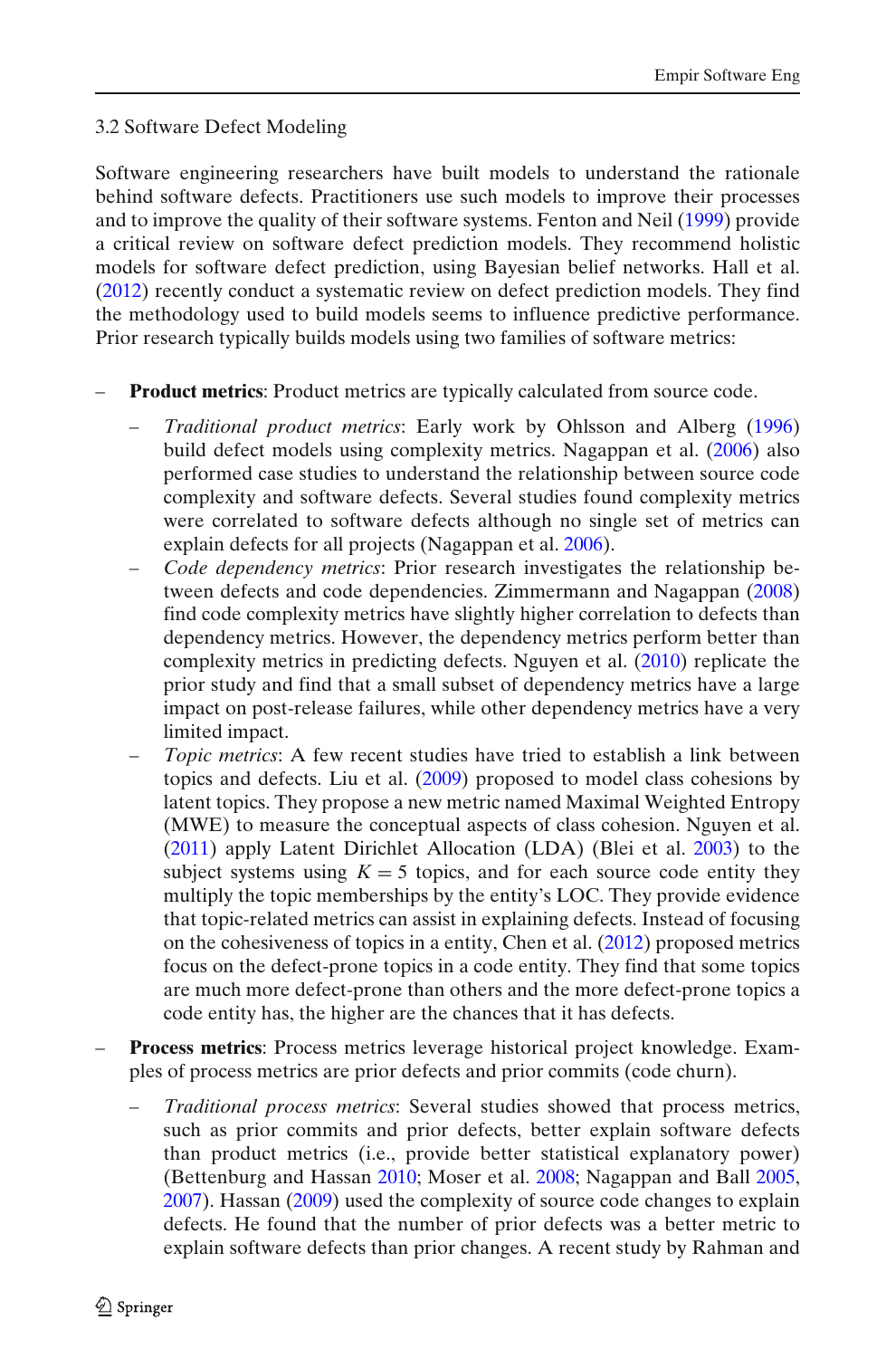Devanb[u](#page-24-0) [\(2013\)](#page-24-0) analyze the applicability and efficacy of process and product metrics from several different perspectives. They find that process metrics are generally more useful than product metrics.

- *Social structure metrics*: Studies have been conducted to investigate the relationship between social structure and software defects. Wolf et al[.](#page-24-0) [\(2009\)](#page-24-0) carry out a case study to predict build failures by inter-developer communication. Pinzger et al[.](#page-23-0) [\(2008\)](#page-23-0) and Meneely et al[.](#page-23-0) [\(2008\)](#page-23-0) use social network metrics to predict software defects. Bacchelli et al[.](#page-22-0) [\(2010\)](#page-22-0) investigate the use of code popularity metrics obtained from email communication among developers for defect prediction. Recent work by Bettenburg and Hassa[n](#page-22-0) [\(2010,](#page-22-0) [2013](#page-22-0)) uses a variety of measures of social information to study relationships between these measures and code quality.
- *Ownership metrics*: There is previous defect modeling research focusing on the ownership and developers' expertise of source code. Early work by Mockus and Weis[s](#page-23-0) [\(2000](#page-23-0)) define a metric to measure developers' experience on a particular modification request. They use this metric to predict defect. Bird et al. focus on the low-expertise developers. They find that the contribution from low-expertise developers play a big role in the defect prediction model. Rahman and Devanb[u](#page-23-0) [\(2011\)](#page-23-0) find that stronger ownership by a single author is associated with implicated code. Recent work by Posnett et al[.](#page-23-0) [\(2013\)](#page-23-0) propose to use module activity focus and developers' attention focus to measure code ownership and developers' expertise. They find that more focused developers are less likely to introduce defects than less focused developers, and files that receive narrowly focused activity are more likely to contain defects than files that receive widely focused activities.

Due to the limitation of version control systems, most research on defect modeling extract the process metrics on a code-commit level. Mylyn<sup>4</sup> is a tool that can record developers' activity in IDE. Using Mylyn enables researchers to investigate finer-level process metrics. For example, Zhang et al[.](#page-24-0) [\(2012\)](#page-24-0) leverage data generated by Mylyn to investigate the effect of file editing patterns on code quality.

Studies show that most product metrics are highly correlated to each other, and so are process metrics (Shihab et al[.](#page-24-0) [2010](#page-24-0)). Among all the product metrics, lines of code has been shown to typically be the best metric to explain post-release defects (Herraiz and Hassa[n](#page-22-0) [2010](#page-22-0)). On the other hand, prior commits and pre-release defects are the best metrics among process metrics to explain post-release defects (Graves et al[.](#page-22-0) [2000\)](#page-22-0). Prior research rarely considers comments. However, a relatively recent empirical study by Ibrahim et al[.](#page-22-0) [\(2012\)](#page-22-0) studied the relationship between code comments and code quality. They find that a code change in which a function and its comment are co-updated inconsistently (i.e., they are not co-updated when they have been frequently co-updated in the past, or vice versa), is a risky change. Hence they have shown an empirical link between commenting characteristics and code quality. Similarly, the goal of this paper is to investigate and establish an empirical link between logging characteristics and code quality (quantified through post-release defects).

[<sup>4</sup>http://wiki.eclipse.org/Mylyn](http://wiki.eclipse.org/Mylyn) last checked on May 2013.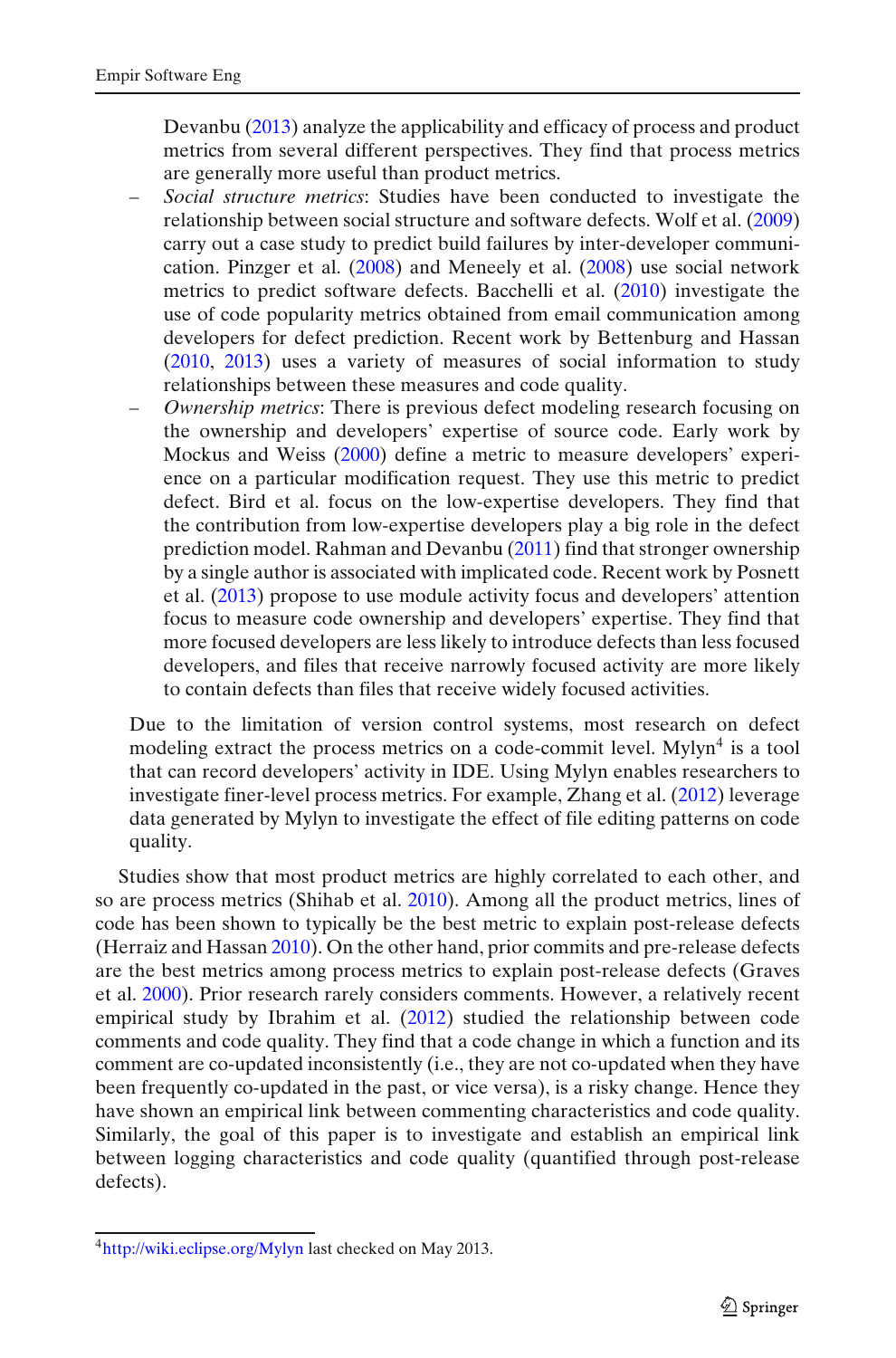# <span id="page-7-0"></span>**4 Log-related Metrics**

Prior research has shown that product metrics (like lines of code) and process metrics (like number of prior commits) are good indicators of code quality. Product metrics are obtained from a single snapshot of the system, which describes the static status of the system. On the other hand, process metrics require past information about the system, capturing the development history of the system. Inspired by prior research, we define log-related metrics that cover both these aspects, namely product and process.

# 4.1 Log-related Product Metrics

We propose two log-related product metrics, which we explain below.

1. **Log density**: We calculate the number of logging statements in each file. We consider each invocation of a logging library method as a logging statement. For example, with *Log4j* [\(http://logging.apache.org/log4j/1.2/\)](http://logging.apache.org/log4j/1.2/), a method invocation by "*LOG*" and the method is one of the logging levels, e.g., "*LOG.info()*", is considered a logging statement. To factor out the influence of code size, we calculate the log density (LOGD) of a file as:

$$
LOGD = \frac{\# of logging statements in the file}{LOC}
$$
 (1)

where *LOC* is the number of total lines of code in the source code file.

2. **Average logging level**: Logging level, such as "INFO" and "DEBUG", are used to filter logs based on their purposes. Intuitively, high-level logs are for system operators and lower-level logs are for development purposes (Gilstra[p](#page-22-0) [2002\)](#page-22-0). We transform the logging level of each logging statement into a quantitative measurement. We consider all log levels including "TRACE", "DEBUG", "INFO", "WARN", "ERROR", "FATAL". We consider that the lowest logging level is 1 and the value of each higher logging level increases by 1. For example, the lowest logging level in *Log4j* is "TRACE", therefore we consider the value of the "TRACE" level as 1. One level above "TRACE" is "DEBUG", so the value of a "DEBUG" level logging statement is 2. We calculate the average logginglevel (LEVELD) of each source code file as

$$
LEVELD = \frac{\sum_{i=1}^{n} logging level value_i}{n}
$$
 (2)

where *n* is the total number of logging statements in the source code file and *logging le*v*el* v*aluei* is the logging level value of the ith logging statement in the source code file. The higher-level logs are used typically by administrators and lower-level logs are used by developers and testers. Hence the log level acts as an indicator of the users of the logs. Our intuition behind this metric is that some log levels are better indicators of defects.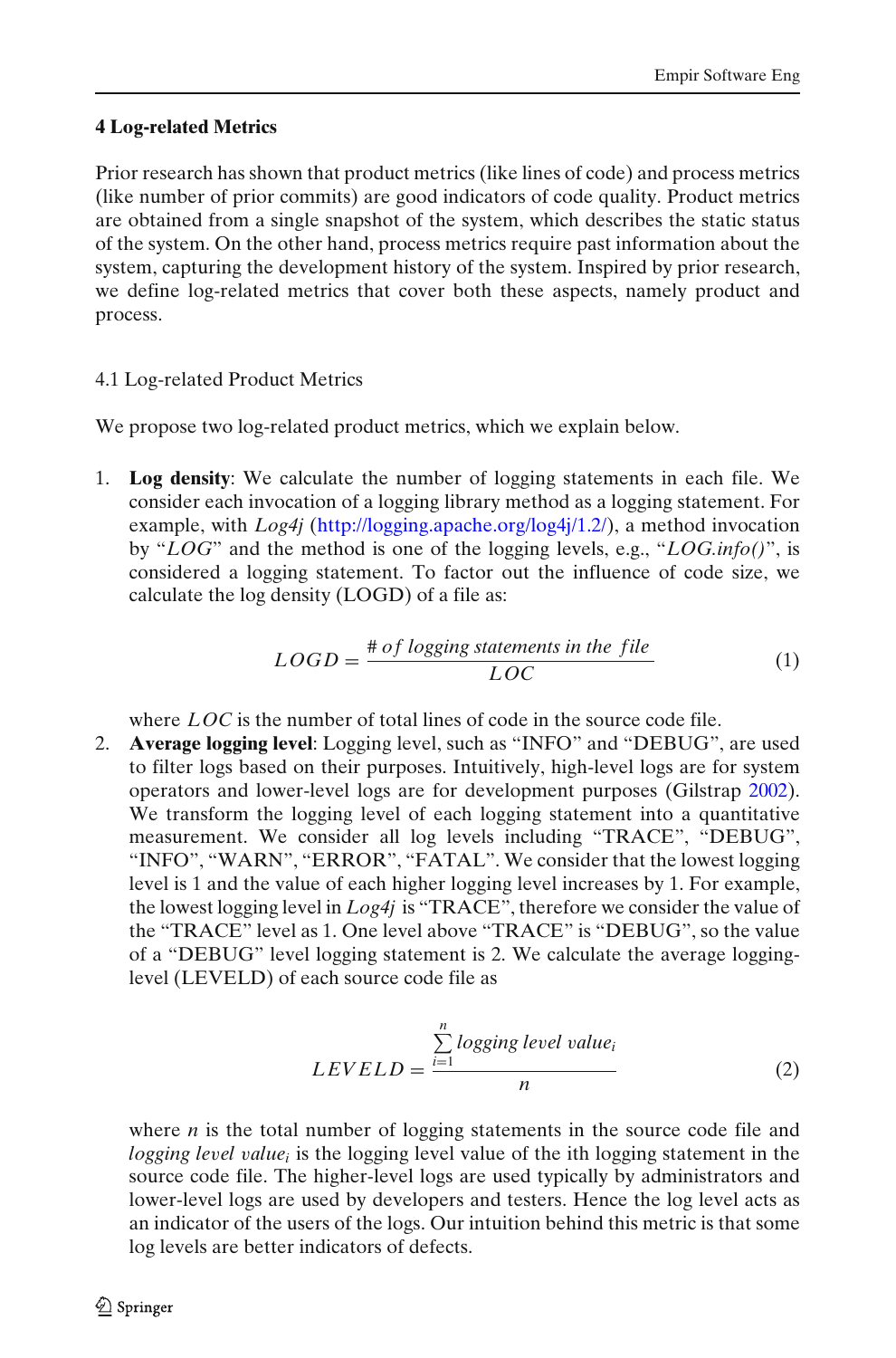## <span id="page-8-0"></span>4.2 Log-related Process Metrics

We propose two log-related process metrics, which we explain below.

1. **Average number of log lines added or deleted in a commit**: We calculate the average amount of added and deleted logging statements in each file prior to release (LOGADD and LOGDEL).

$$
LOGADD = \frac{\sum_{i=1}^{TPC} # added logging statements_i}{TPC}
$$
 (3)

$$
LOGDEL = \frac{\sum_{i=1}^{TPC} # deleted logging statements_i}{TPC}
$$
 (4)

where *TPC* is the number of total prior commits to a file. Similar to logrelated product metrics which were normalized, we normalize the log-related process metrics using *T PC*. # *added logging statementsi* or # *deleted logging statements<sub>i</sub>* is the number of added or deleted logging statements in revision  $i$ . The intuition behind this metric is that updating logging statements frequently may be caused by extensive debugging or changes to the implementation of software components, which both may correlate to software defects.

2. **Frequency of defect-fixing code changes with log churn**: We calculate the number of defect-fixing commits in which there was log churn. We calculated this metric (FCOC) as:

$$
FCOC = \frac{N (defect fixing\text{ commits} \cap \log \text{churning\text{ commits}})}{TPC}
$$
 (5)

where *N*(*defect fixing commits*  $\cap$  *log changing commits*) is the number of bugfixing commits in which there was log churn. The intuition behind this metric is that developers may not be 100 % confident of their fix to a defect. Therefore, they might add some new logs or update old logs. Adding new logging statements, deleting existing logging statements, and adding new information to existing logging statements are all counted as log churn in this metric.

# **5 Case Study Setup**

To study the relation between logging characteristics and code quality, we conduct case studies on two large and widely used open-source platform software:

- **Hadoop** [\(http://hadoop.apache.org\)](http://hadoop.apache.org) is a large distributed data processing platform that implements the MapReduce (Dean and Ghemawa[t](#page-22-0) [2008](#page-22-0)) dataprocessing paradigm. We use 4 releases (0.16.0 to 0.19.0) of Hadoop in our case study.
- **JBoss Application Server** [\(http://www.jboss.org/jbossas\)](http://www.jboss.org/jbossas) (referred as "*JBoss*" in the rest of this paper) is one of the most popular Java EE application servers. We use 4 releases (3.0 to 4.2) of *JBoss* in our case study.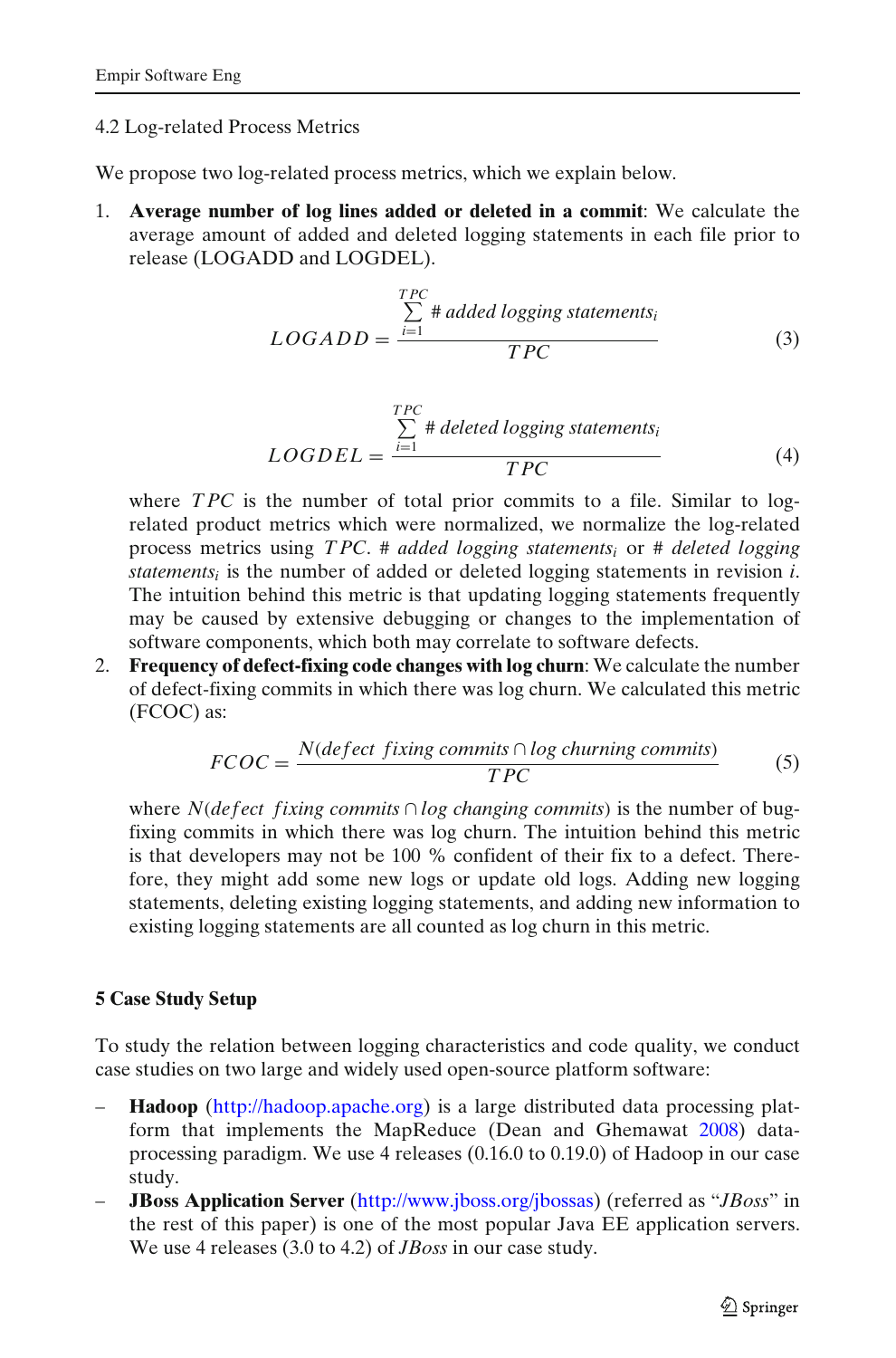| <b>Lable 2</b> OVCEVICW OF SUBJECT SYSTEMS |         |                 |           |  |  |  |
|--------------------------------------------|---------|-----------------|-----------|--|--|--|
|                                            | Release | # changed files | # defects |  |  |  |
| Hadoop                                     | 0.16.0  | 1,211           | 98        |  |  |  |
|                                            | 0.17.0  | 1,899           | 180       |  |  |  |
|                                            | 0.18.0  | 3,084           | 218       |  |  |  |
|                                            | 0.19.0  | 3,579           | 175       |  |  |  |
| <b>J</b> B <sub>oss</sub>                  | 3.0     | 9,050           | 1,166     |  |  |  |
|                                            | 3.2     | 25,289          | 1,108     |  |  |  |
|                                            | 4.0     | 36,473          | 1,233     |  |  |  |
|                                            | 4.2     | 126,127         | 3,578     |  |  |  |

**Table 2** Overview of subject systems

The goal of our study is to examine the relationship between our proposed log-related metrics and post-release defects. Previous studies of software defects (Bettenburg and Hassa[n](#page-22-0) [2010](#page-22-0); Shihab et al[.](#page-24-0) [2010\)](#page-24-0) typically use an *Eclipse* data set provided by Zimmermann et al[.](#page-24-0) [\(2007\)](#page-24-0). We do not use this data set since we are interested in platform software, where logging is more prominent. *Eclipse* does not have substantial logging code, therefore, *Eclipse* is not an optimal subject system for our study. *Hadoop* and *JBoss* are two of the largest and widely used platform software. Both generate large amounts of logs during their execution, and tools have been developed to monitor the status of both systems using their extensive logs (Rabkin and Katz [2010](#page-23-0); Jbossprofiler: [https://community.jboss.org/wiki/JBossProfiler\)](https://community.jboss.org/wiki/JBossProfiler). To avoid the noise from the logging statements in the unit testing code in both projects, we exclude all the unit testing folders from our analysis. Table 2 gives an overview of the subject systems.

Figure 1 shows a general overview of our approach. (A) We mine the SVN repository of each subject system using a tool called J-REX (Shang et al[.](#page-24-0) [2009\)](#page-24-0) to produce high-level source code change information. (B) We then identify the log-related source code changes from the output of J-REX. (C) We calculate our proposed log-related metrics and traditional metrics. (D) Finally, we use statistical tools, such as R (Ihaka and Gentlema[n](#page-22-0) [1996\)](#page-22-0), to perform experiments on the data to answer our research questions. In the rest of this section we describe the first 2 steps in more detail.

## 5.1 Extracting High-level Source Change Information

Similar to C-REX (Hassa[n](#page-22-0) [2005](#page-22-0)), J-REX is used to study the evolution of the source code of Java software systems. For each subject system, we use J-REX to extract high-level source change information from their SVN repository.



**Fig. 1** Overview of our case study approach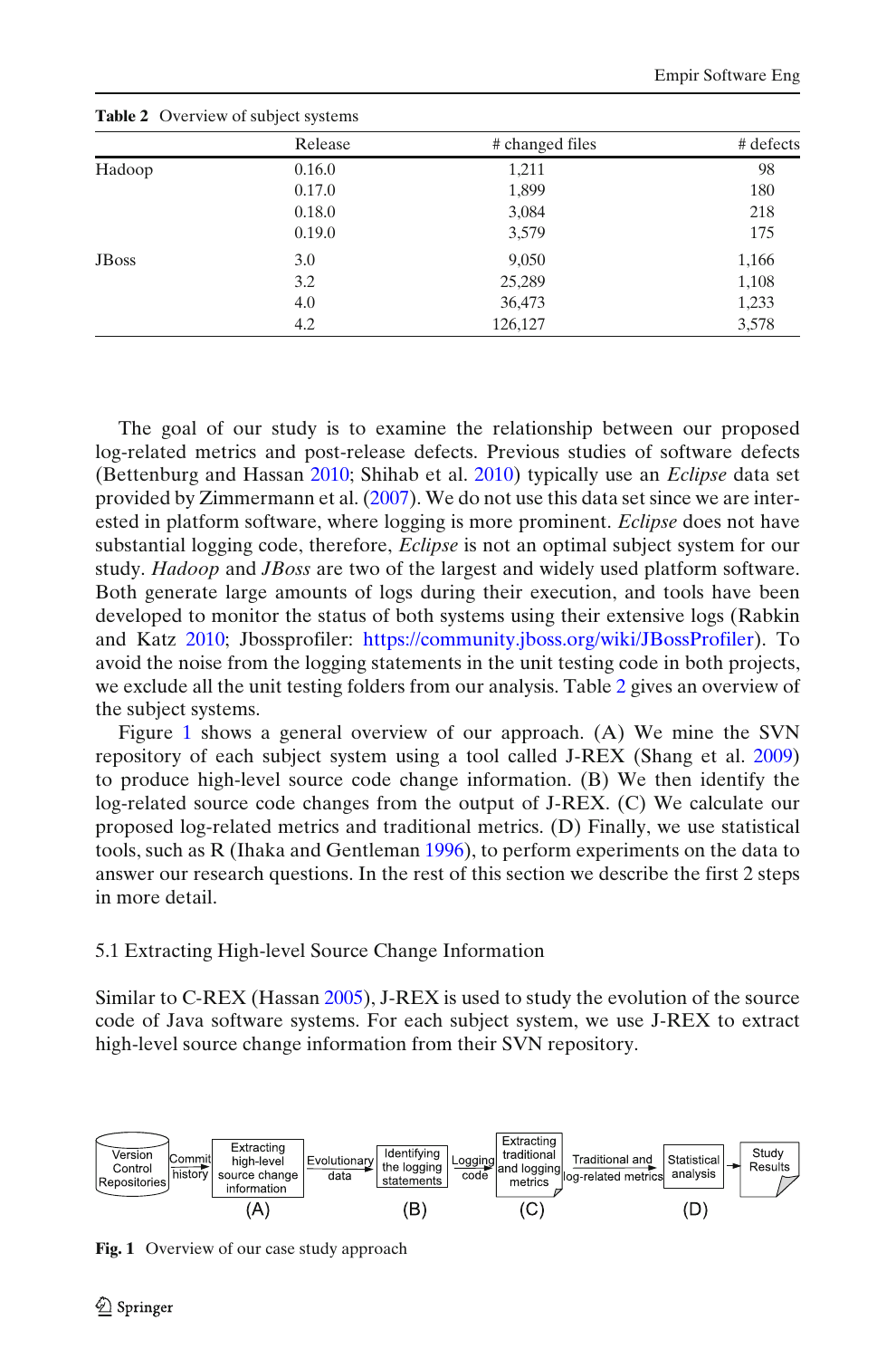<span id="page-10-0"></span>The approach used by J-REX is broken down into three phases:

- 1. **Extraction:** J-REX extracts source code snapshots for each Java file revision from the SVN repository.
- 2. **Parsing:** Using the Eclipse JDT parser, J-REX outputs an abstract syntax tree for each extracted file in XML.
- 3. **Differencing:** J-REX compares the XML documents of consecutive file revisions to determine changed code units and generates evolutionary change data. The results are stored in an XML document. There is one XML document for each Java file.

As common practice in the software engineering research community, J-REX uses defect-fixing changes (Cataldo et al[.](#page-22-0) [2009;](#page-22-0) Hassa[n](#page-22-0) [2009](#page-22-0); Nagappan et al[.](#page-23-0) [2006](#page-23-0)) in each source code files to approximate the number of bugs in them. The approximation is widely adopted because (1) only fixed defects can be mapped to specific source code files, (2) some reported defects are not real, (3) not all defects have been reported, and (4) there are duplicate issue reports.

To determine the defect-fixing changes, J-REX uses a heuristic proposed by Mockus and Vott[a](#page-23-0) [\(2000\)](#page-23-0) on all commit messages. For example, a commit message containing the word "fix" is considered a message from a defect-fixing revision. The heuristic can lead to false positives, however, an evaluation of the J-REX heuristics shows that these heuristics identify defect-fixing changes with high accuracy (Barbour et al[.](#page-22-0) [2011](#page-22-0)).

## 5.2 Identifying the Logging Statements

Software projects typically leverage logging libraries to generate logs. One of the most widely used logging libraries is *Log4j* [\(http://logging.apache.org/log4j/1.2/\)](http://logging.apache.org/log4j/1.2/). We manually browse a sample of source code from each project and identify that both subject systems use *Log4j* as their logging library.

Knowing the logging library of each subject system, we analyze the output of J-REX to identify the logging source code fragments and changes. Typically, logging source code contains method invocations that call the logging library. For example, in *Hadoop* and *JBoss*, a method invocation by "*LOG*" with a method name as one of the logging levels is considered a logging statement. We count every such invocation as a logging statement.

## **6 Case Study Results**

We now present the results of our case study. For each research question, we discuss the motivation for the question, the approach used to address the question and our experimental results. For our case study, we examine the code quality at the file level.

## 6.1 Preliminary Analysis

We start with a preliminary analysis of the log-related metrics presented in Section [5](#page-8-0) to illustrate the general properties of the collected metrics.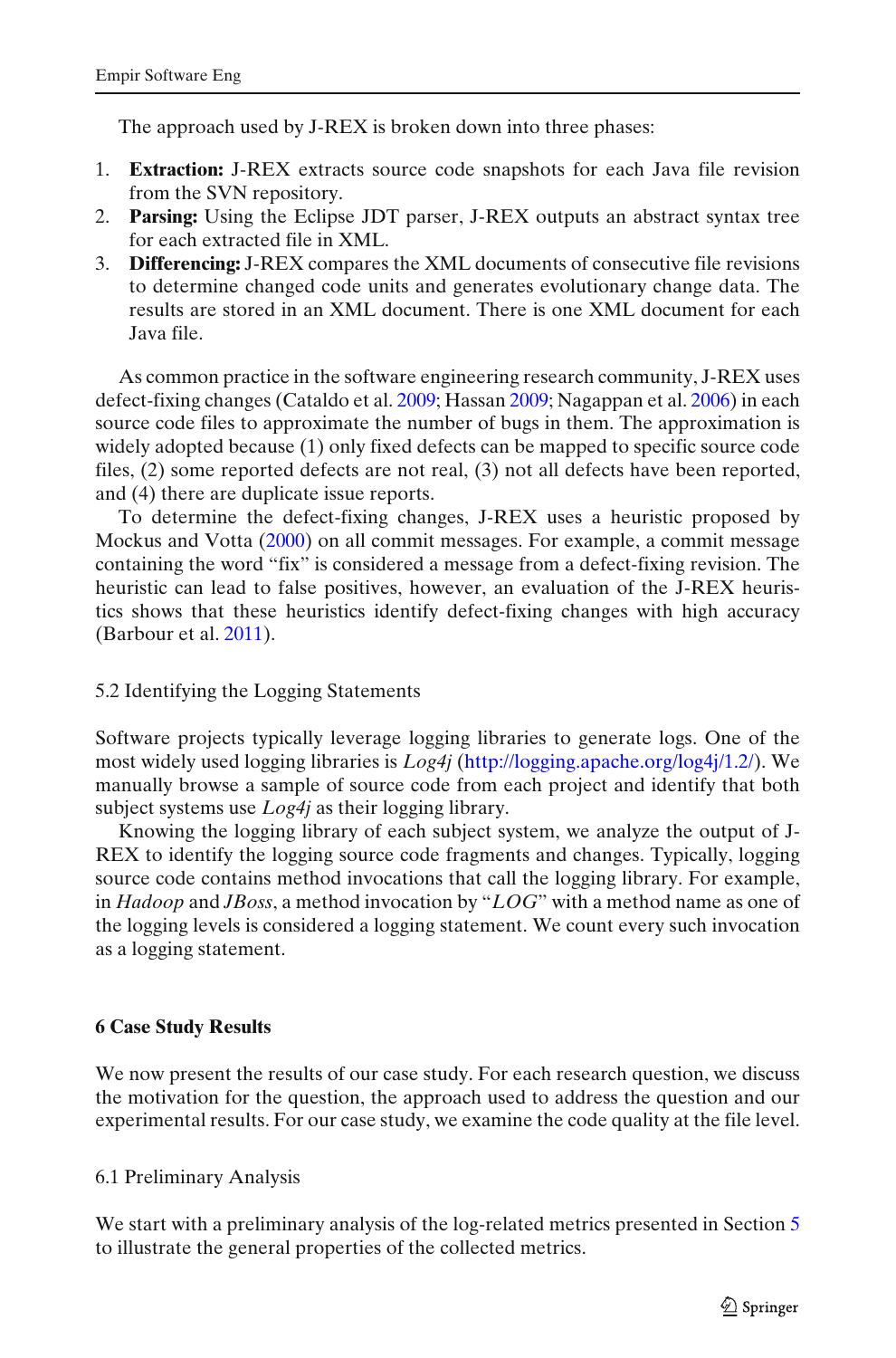|                                                  |        | Hadoop |        |        | <b>J</b> B <sub>oss</sub> |        |        |        |
|--------------------------------------------------|--------|--------|--------|--------|---------------------------|--------|--------|--------|
|                                                  | 0.16.0 | 0.17.0 | 0.18.0 | 0.19.0 | 3.0                       | 3.2    | 4.0    | 4.2    |
| Lines of code                                    | 133 K  | 108K   | 119K   | 169K   | 321 K                     | 351 K  | 570 K  | 552 K  |
| Code churn                                       | 7 k    | 10k    | 9 k    | 12k    | 489 k                     | 260 k  | 346k   | 170K   |
| Logging statements                               | 563    | 881    | 1,278  | 1,678  | 2,438                     | 3,716  | 5,605  | 10,379 |
| Log churn                                        | 601    | 2,136  | 2,272  | 1,579  | 6,233                     | 5,357  | 5,966  | 18,614 |
| Percentage of files<br>with logging              | 18 %   | 26 %   | $25\%$ | 28 %   | $27\%$                    | 23 %   | 24 %   | 23 %   |
| Percentage of files<br>pre-release defects       | $16\%$ | 26 %   | 27%    | 42 %   | 50 %                      | 34 %   | $27\%$ | 31 %   |
| Percentage of files with<br>post-release defects | $34\%$ | $27\%$ | $46\%$ | $29\%$ | 45 $%$                    | $34\%$ | $33\%$ | 26 %   |

<span id="page-11-0"></span>**Table 3** Lines of code, code churn, amounts of logging statements, log churns, percentage of files with logging, percentage of files with pre-release defects, and percentage of files with post-release defects over the releases of Hadoop and JBoss

In the preliminary analysis we calculate seven aggregated metrics for each release of both subject systems: total lines of code, total code churn (total added, deleted and modified lines of code), total number of logging statements, total log churn (total added and deleted logging statements), percentage of source code files with logs, percentage of source code files with pre-release defects, and percentage of source code files with post-release defects. Table 3 shows that around 18 to 28 % of the source code files contain logging statements. Since less than 30 % of the source code files have logs, we calculate the skew and Kurtosis values for our log-related metrics. We observe that our log-related metrics have positive skew (i.e., all the metric values are on the low scale) and large Kurtosis values (i.e., the curve is too tall). To alleviate the bias caused by these high skew and Kurtosis values, we follow a typical approach used in previous research (Shihab et al[.](#page-24-0) [2010\)](#page-24-0): to log transform all of the metrics. From this point on, whenever we mention a metric, we actually are referring to its log transformed value.

## 6.2 Results

## **RQ1. Are source code files with logging statements more defect-prone?**

*Motivation*: Our qualitative study in Section [2](#page-2-0) shows that software developers often add or modify logs to diagnose and fix software defects. We want to first explore the data to study whether source code files with logging statements are more likely to be defect-prone.

*Approach*: First, we calculate the post-release defect densities of each source code file in each of the studied releases. We compare the average defect density of source code files with and without logging statements. Then, we perform independent two-sample unpaired one-tailed T tests to determine whether the average defectdensities for source code files with logs are statistically greater than the average defect-densities for source code files without logs. Finally, we calculate the Spearman correlation between our log-related metrics and post-release defects to determine if our metrics lead to similar prioritization (i.e., similar order) with source code files with more bugs having higher metric values.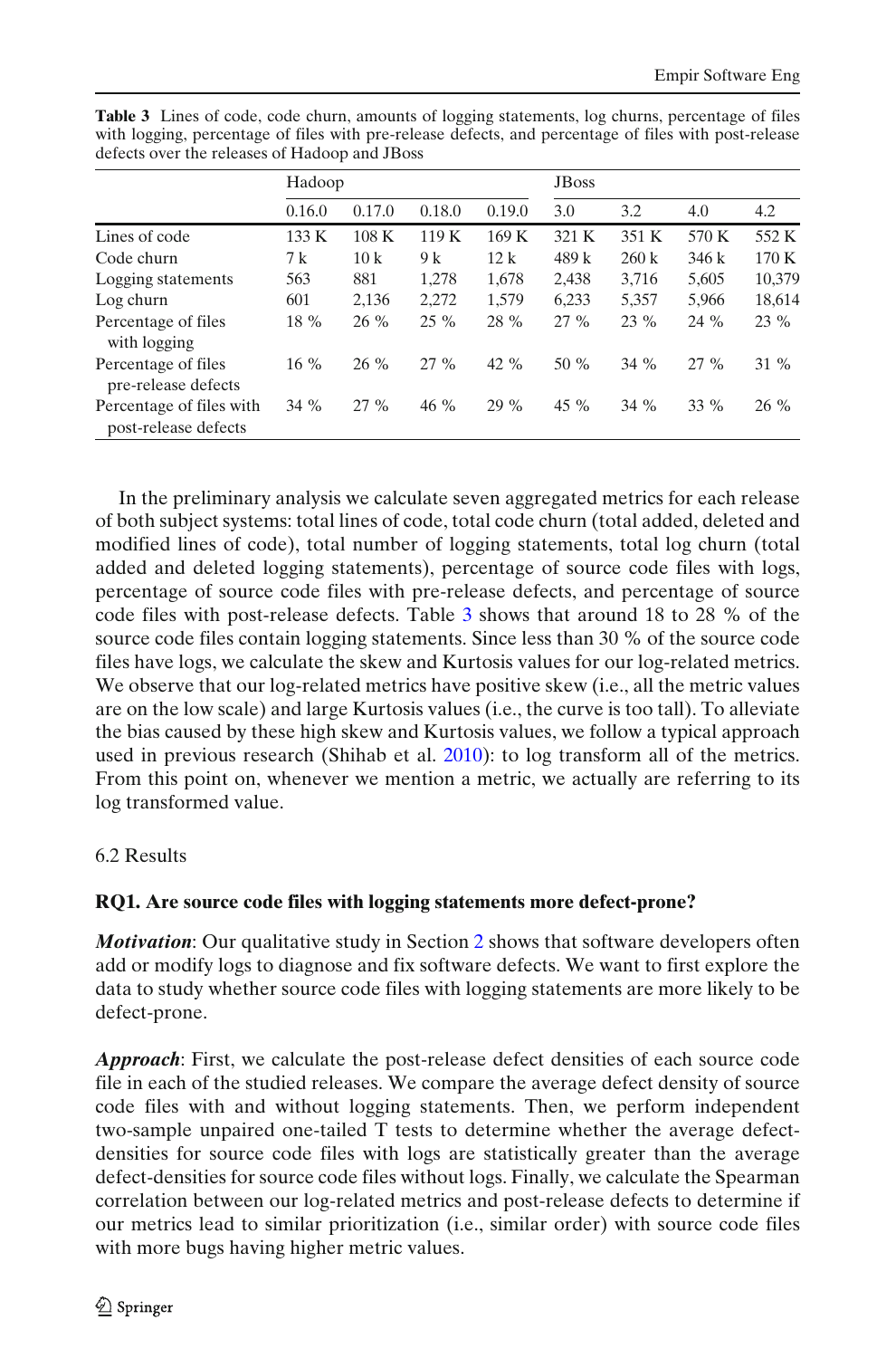|                              | Hadoop |        |        | <b>J</b> B <sub>oss</sub> |       |       |       |       |
|------------------------------|--------|--------|--------|---------------------------|-------|-------|-------|-------|
|                              | 0.16.0 | 0.17.0 | 0.18.0 | 0.19.0                    | 3.0   | 3.2   | 4.0   | 4.2   |
| With<br>logging              | 0.116  | 0.142  | 0.249  | 0.140                     | 0.172 | 0.145 | 0.101 | 0.092 |
| Without<br>logging           | 0.095  | 0.083  | 0.250  | 0.124                     | 0.122 | 0.101 | 0.075 | 0.090 |
| Statistically<br>significant | Yes    | Yes    | No     | N <sub>0</sub>            | Yes   | Yes   | Yes   | No    |

**Table 4** Average defect densities of the source code files with and without logging statements in the studied releases

Largest defect densities are shown in bold. The p-value for significance test is 0.05

#### *Results and discussion*:

#### **We find that source code files with logging statements are more defect-prone**

Table 4 shows the average post-release defect densities of source code files with and without logging statements. The results show that in 7 out of the 8 studied releases, source code files with logging statements have higher average post-release defect densities than source code files without logging statements.

We use independent two-sample unpaired one-tailed T tests to determine whether the average defect density of source code files with logs was statistically greater than those without logs. Our null hypothesis assumes that the average post-release defect densities of source code files with and without logging statements are similar. Our alternate hypothesis was that the average defect density of source code files with logs was statistically greater than those without logs. For 5 of the 7 releases where source code files with logs have higher defect density, the *p*-values are smaller than 0.05 (see Table 4). We reject the null hypothesis and can conclude that in these 5 releases, the average defect density of source code files with logs is greater than those without logs.

We examine in detail the release 0.18.0 of *Hadoop*, which is the exception where the average defect densities of source code files with and without logs are similar. We found that there is a structural change in *Hadoop* before release 0.18.0 and that a large number of defects appear after this release (largest percentage of defect-prone source code files in *Hadoop* as shown in Table [3\)](#page-11-0). This might be the reason that in release 0.18.0 of *Hadoop*, the software source code files with logging statements are not more defect-prone.

#### **Log-related metrics have positive correlation with post-release defects**

Table [5](#page-13-0) presents the Spearman correlations between our log-related metrics and post-release defects. We find that, in 7 out of 8 releases, the largest correlations between log-related metrics and post-release defects are similar (3 releases with a +/− 0.03 value) or higher than the correlations between pre-release defects and post-release defects. Since the number of pre-release defects is known to have a positive correlation with post-release defects, this observation supports our intuition of studying the relation between logging characteristics and code quality.

For the only exception (release 3.0 of *JBoss*), we examine the results more closely and find that the correlation between log-related metrics and post-release defects in this version of *JBoss* is not very different from the other releases of *JBoss*. However,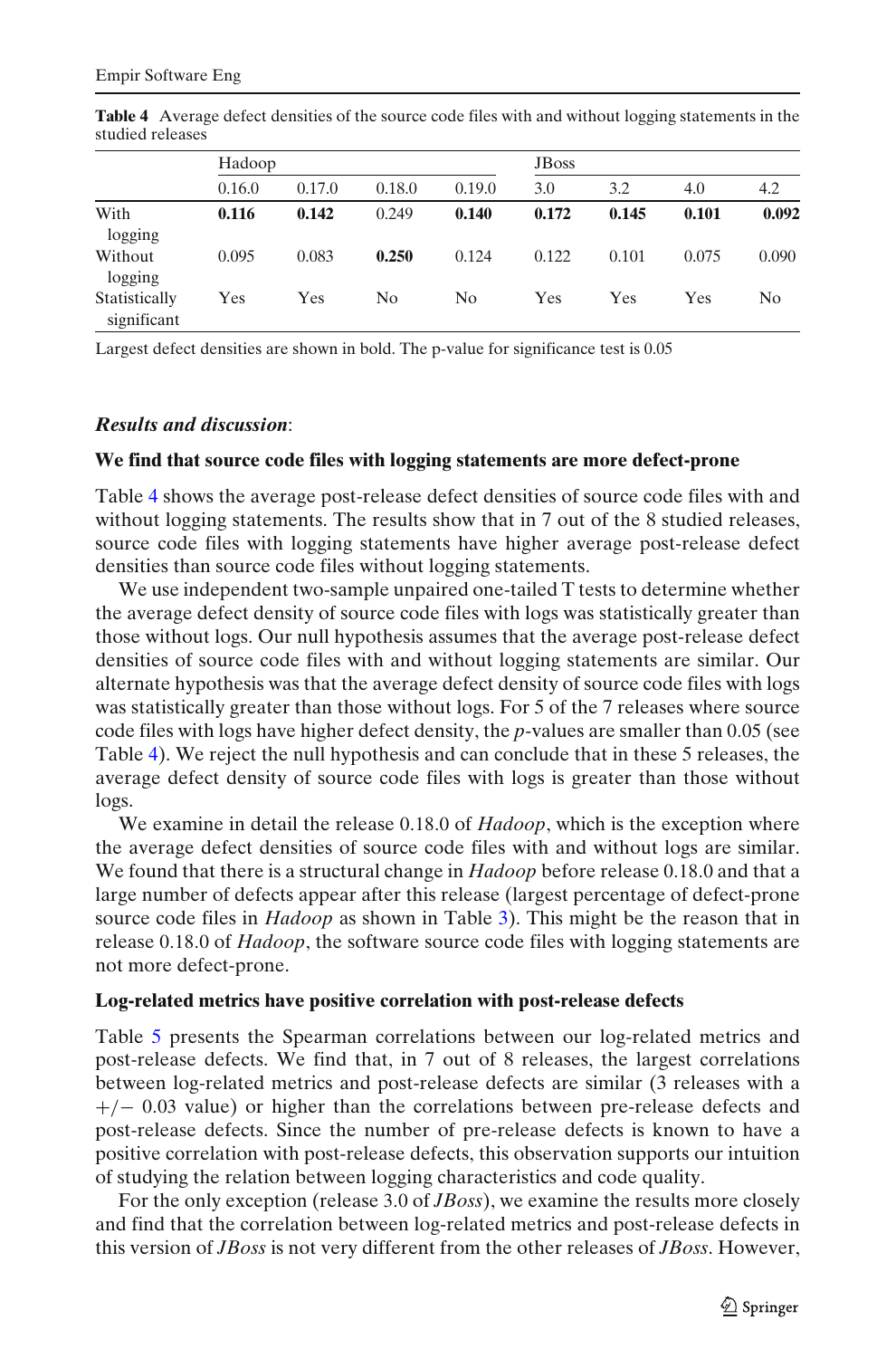|               | Hadoop       |        |        |        |  |  |
|---------------|--------------|--------|--------|--------|--|--|
|               | 0.16.0       | 0.17.0 | 0.18.0 | 0.19.0 |  |  |
| <b>LOGD</b>   | 0.36         | 0.26   | 0.24   | 0.24   |  |  |
| <b>LEVELD</b> | 0.36         | 0.25   | 0.22   | 0.23   |  |  |
| <b>LOGADD</b> | 0.42         | 0.27   | 0.28   | 0.24   |  |  |
| <b>LOGDEL</b> | 0.23         | 0.09   | 0.21   | 0.10   |  |  |
| <b>FCOC</b>   | 0.25         | 0.30   | 0.18   | 0.17   |  |  |
| PRE           | 0.15         | 0.27   | 0.25   | 0.12   |  |  |
|               | <b>JBoss</b> |        |        |        |  |  |
|               | 3.0          | 3.2    | 4.0    | 4.2    |  |  |
| <b>LOGD</b>   | 0.26         | 0.26   | 0.21   | 0.13   |  |  |
| <b>LEVELD</b> | 0.26         | 0.27   | 0.22   | 0.13   |  |  |
| <b>LOGADD</b> | 0.34         | 0.29   | 0.59   | 0.19   |  |  |
| <b>LOGDEL</b> | 0.34         | 0.18   | 0.42   | 0.13   |  |  |
| <b>FCOC</b>   | 0.23         | 0.20   | 0.20   | 0.14   |  |  |
| PRE           | 0.40         | 0.22   | 0.21   | 0.22   |  |  |

<span id="page-13-0"></span>Table 5 Spearman correlation between log-related metrics and post-release defects. Largest number in each release is shown in bold

the correlation between pre-release defects and post-release defects in this version of *JBoss* is much higher even when compared to the other releases of *JBoss*. On further analysis of the data, we found that in release 3.0 of *JBoss*, up to 50 % more files (as compared to other releases) had pre-release defects. Therefore, we think that this might be the reason that the correlation between pre-release defect and post-release defects in release 3.0 of *JBoss* is higher than the correlation between post-release defects and our log-related metrics.

# **Density of logging statements added has higher correlation with post-release defects than density of logging statements deleted**

We find that the average logging statements added in a commit has the largest correlation with post-release defects in 5 out of 8 releases, while the correlation between the average deleted logging statements in a commit and post-release defects is much lower than the other log-related metrics (see Table 5). We count the number of added and deleted logging statements in source code files with and without defects separately. We find that in *Hadoop*, the total lines of code ratio between defectprone source code files and non defect-prone source code files is 1.03; while the number of logging statements added in defect-prone source code files (2,309) is around 3 times that of the number of logging statements added (736) in non defectprone source code files. This shows that there exists a relation between logs and defect-prone source code files. However, the number of logging statements deleted in defect-prone source code files (268) is only around 2 times that of the number of logging statements deleted in non defect-prone source code files(124). Therefore, even though developers delete more log lines in defect-prone source code files, the ratio with non defect-prone source code files is much lower in comparison to the ratio for log lines added. Hence, this shows that the developers may delete logs when they feel confident with their source code files. Concrete examples of such logging behaviour has been presented in Section [2.](#page-2-0)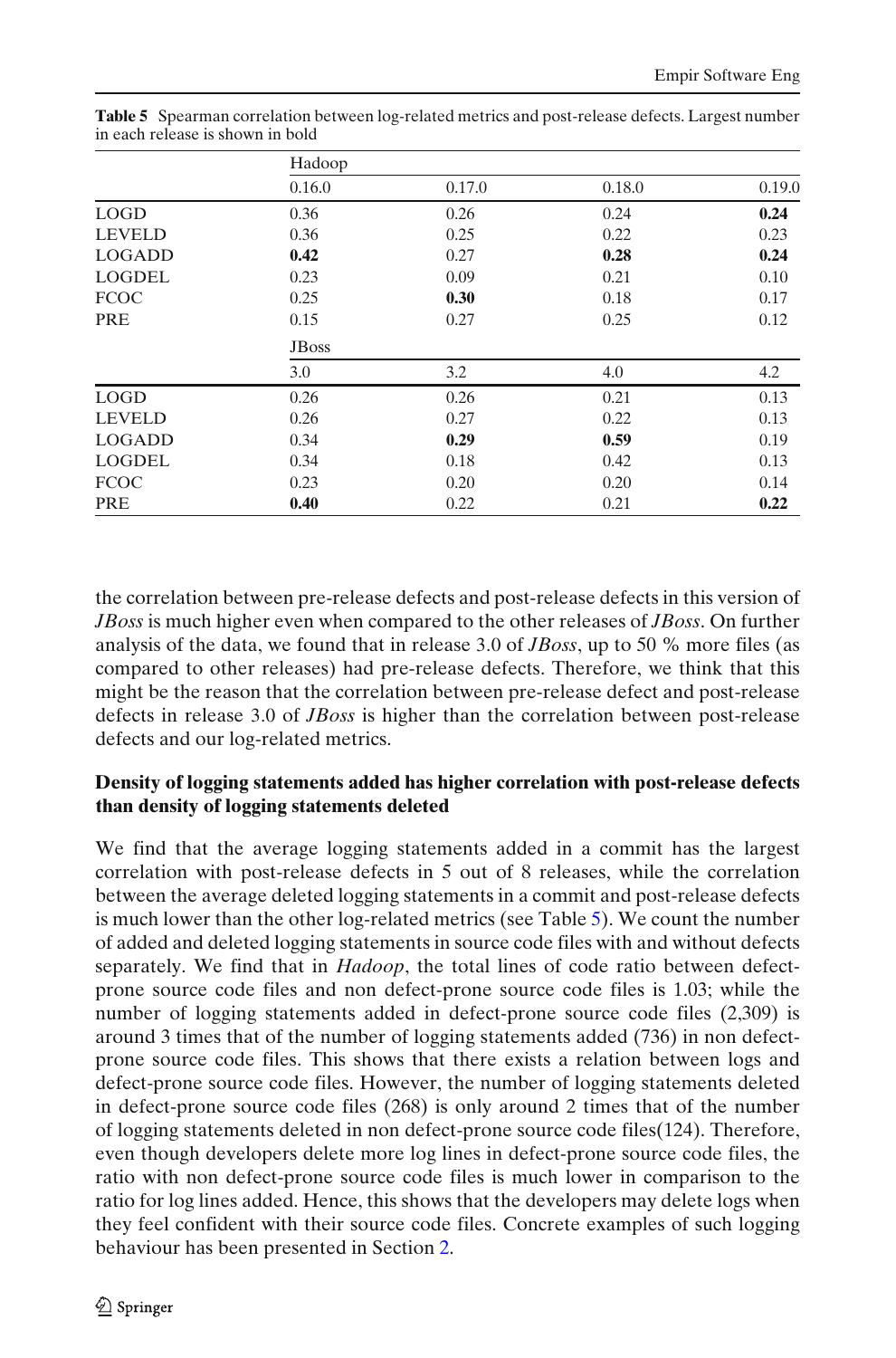**✄**

**✂**

<span id="page-14-0"></span>*Summary:* We find that in 7 out of 8 studied releases, source code files with logging statements have higher average post-release defect densities than those without logging statements. In 5 of these 7 releases, the differences of average defect density between the source code files with and without logs are statistically significant. The correlations between log-related metrics and post-release defects are similar to the correlations between post-release defects and pre-release defects (one of the highest correlated metrics to post-release defects). Among the log-related metrics, average logging statements added in a commit has the highest correlation with post-release defects.

*Source code f iles with logging statements tend to be more defect-prone.*

# **RQ2. Can log-related metrics help in explaining post-release defects?**

*Motivation*: In the previous research question, we show the correlation between logging characteristics and post-release defects. However there is chance that such correlations may be due to other factors, such as lines of code being correlated to both the logging characteristics and post-release defects. To further understand the relationship between logging characteristics and post-release defects, in this research question, we control for factors that are known to be the best explainers of postrelease defects, i.e., lines of code, pre-release defects, and code churn. In particular, we would like to find out whether we can complement the ability of traditional software metrics in explaining post-release defects by using logging characteristics (i.e., our proposed log-related product and process metrics).

*Approach*: We use logistic regression models to study the explanatory power of our log-related metrics on post-release defects. However, previous studies show that traditional metrics, such as lines of code (LOC), code churn or the total number of prior commits (TPC), and the number of prior defects (PRE), are effective in explaining post-release software defects (Graves et al[.](#page-22-0) [2000;](#page-22-0) Nagappan et al[.](#page-23-0) [2006\)](#page-23-0). Therefore, we included these metrics as well in the logistic regression models. Note that many other product and process software metrics are highly correlated with each other (Shihab et al[.](#page-24-0) [2010](#page-24-0)). To avoid the collinearity between TPC and PRE, we run

Table 6 Spearman correlation between the two log-related product metrics: log density (LOGD) and average logging level (LEVELD), and the three log-related process metrics: average logging statements added in a commit (LOGADD), average logging statements deleted in a commit (LOGDEL), and frequency of defect-fixing code changes with log churn (FCOC)

|                   | Hadoop |        |        |        | <b>JBoss</b> |      |      |      |
|-------------------|--------|--------|--------|--------|--------------|------|------|------|
|                   | 0.16.0 | 0.17.0 | 0.18.0 | 0.19.0 | 3.0          | 3.2  | 4.0  | 4.2  |
| LOGD and LEVELD   | 0.74   | 0.62   | 0.41   | 0.64   | 0.58         | 0.16 | 0.19 | 0.26 |
| LOGADD and FCOC   | 0.49   | 0.46   | 0.69   | 0.47   | 0.68         | 0.58 | 0.59 | 0.56 |
| LOGDEL and FCOC   | 0.25   | 0.36   | 0.48   | 0.18   | 0.48         | 0.43 | 0.43 | 0.36 |
| LOGADD and LOGDEL | 0.56   | 0.50   | 0.59   | 0.55   | 0.59         | 0.52 | 0.54 | 0.55 |

Ì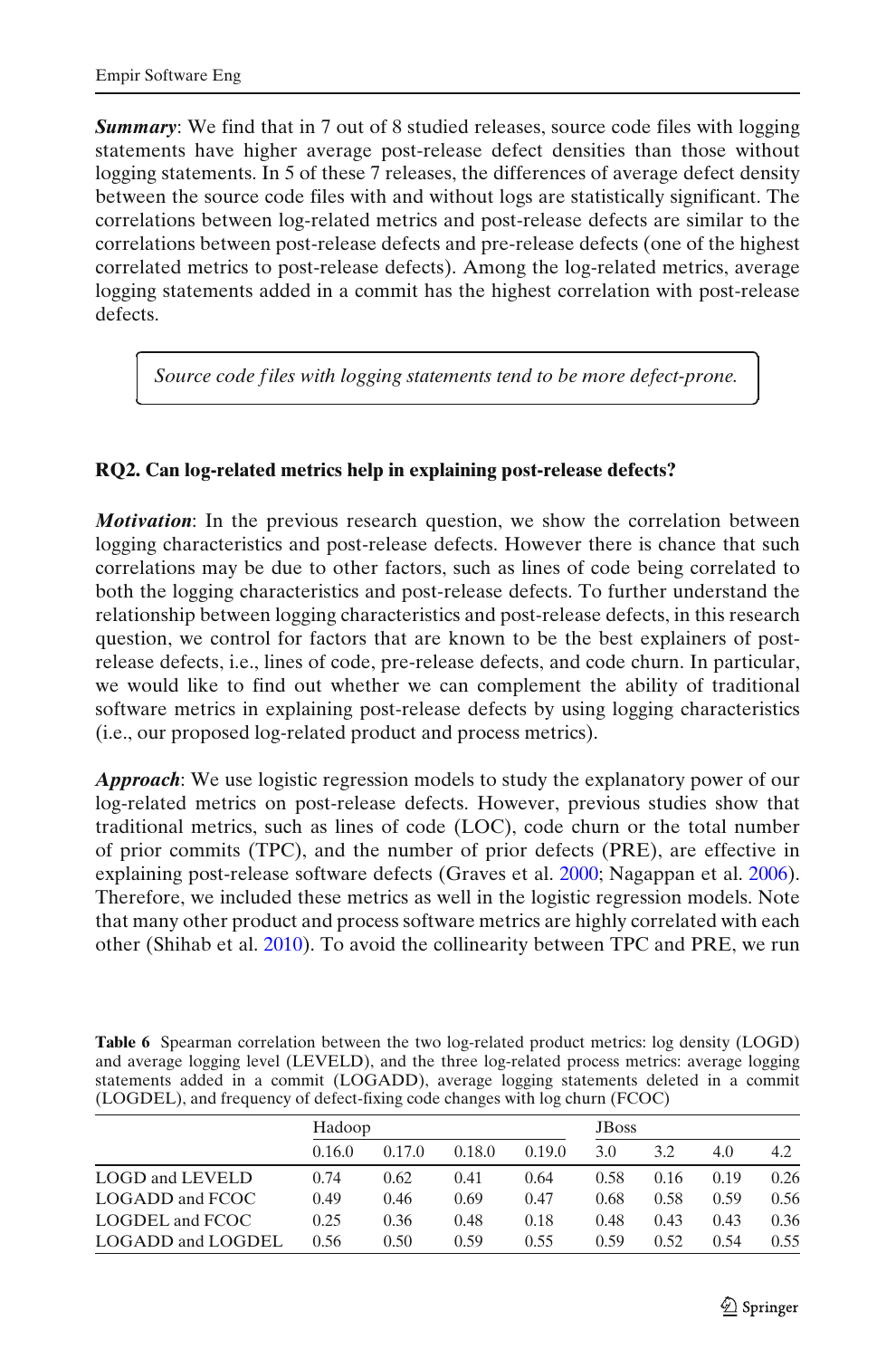PCA on TPC and PRE and use the first component as a new metric, which we call TPCPRE:

$$
TPCPRE = PCA(TPC, PRE)_{first component}
$$
\n(6)

Before building the logistic regression models, we study the Spearman correlation between the two log-related product metrics and the three log-related process metrics. From the results in Table [6,](#page-14-0) we find that in some releases, the correlations between the two log-related product metrics and between the three log-related process logging metrics are high.

To address the collinearity as noted in Table [6,](#page-14-0) we derive two new metrics: a logrelated product metric (PRODUCT) and a log-related process metric (PROCESS), to capture the product and process aspects of logging respectively. To compute the two new metrics, we ran Principal Component Analysis (PCA) (Jackson and Wile[y](#page-23-0) [1991](#page-23-0)) once on the log-related product metrics (i.e., log density and average logging level), and another time on the log-related process metrics (average logging statements added in a commit and frequency of defect-fixing code changes with log churn) (Harrel[l](#page-22-0) [2001](#page-22-0)). Since the previous section shows that average deleted logging statements (LOGDEL) has rather low correlation with post-release defect (see Table [5\)](#page-13-0), we decided not to include LOGDEL in the rest of our analysis and models. From each PCA run, we use the first principal component as our new metric.

$$
PRODUCT = PCA(LOGD, LEVELD)_{first component}
$$
\n(7)

$$
PROCESS = PCA(LOGADD, FCOC)_{firstcomponent}
$$
 (8)

We used the two combined metrics (PRODUCT and PROCESS) for the rest of the paper, so that we can build the same models across releases without worrying about the impact of collinearity on our results.

We want to see whether the log-related metrics can complement traditional product and process based software metrics in providing additional explanatory power. The overview of the models is shown in Fig. [2.](#page-16-0) We start with three baseline models that use these best-performing traditional metrics as independent variables.

- **Base(LOC)**: The first base model is built using lines of code as an independent variable to measure the explanatory power of traditional product metrics.
- **Base(TPCPRE)**: The second base model is built using a combination of prerelease defects and prior changes as independent variables to measure the explanatory power of traditional process metrics.
- **Base(LOC+TPCPRE)**: The third base model is built using lines of code and the combination of pre-release defects and prior changes as independent variables to measure the explanatory power of both traditional product and process metrics.

We then build subsequent models in which we add our log-related metrics as independent variables.

– **Base(LOC)+PRODUCT**: We add our log-related product metric (PRODUCT) to the base model of product metrics to examine the improvement in explanatory power due to log-related product metrics.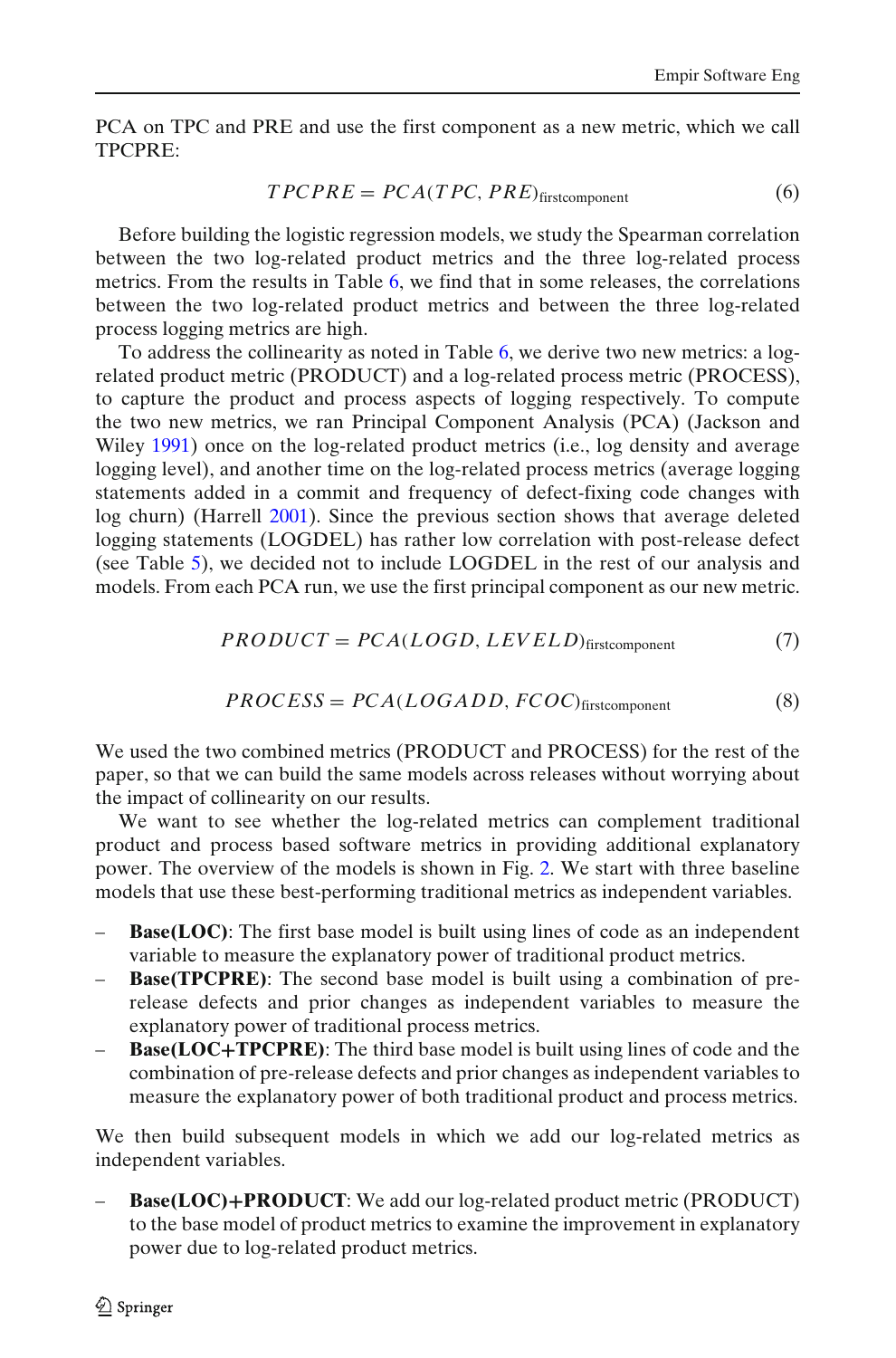<span id="page-16-0"></span>

Fig. 2 Overview of the models built to answer RQ2. The results are shown in Tables [7,](#page-17-0) [8](#page-17-0) and [9](#page-18-0)

- **Base(TPCPRE)+PROCESS**: We add our log-related process metric (PROCESS) to the base model of process metrics to examine the improvement in explanatory power due to log-related process metrics.
- **Base(LOC+TPCPRE)+PRODUCT**: We add log-related product metric (PRODUCT) to the base model Base(LOC+TPCPRE) to examine the improvement in explanatory power due to log-related product metrics.
- **Base(LOC+TPCPRE)+PROCESS**: We add log-related process metrics (PROCESS) to the base model Base(LOC+TPCPRE) to examine the improvement in explanatory power due to log-related process metrics.
- **Base(LOC+TPCPRE)+PRODUCT+PROCESS**: Finally, we add both log-related product metric (PRODUCT) and log-related product metric (PROCESS) into the base model Base(LOC+TPCPRE) to examine the improvement in explanatory power due to both log-related metrics.

For each model, we calculate the deviance explained by the models to measure their explanatory power. A higher percentage of deviance explained generally indicates a better model fit and higher explanatory power for the independent variables.

To understand the relationship between logging characteristics and post-release defects, we need to understand the effect of the metrics in the model. We follow a similar approach used in prior research (Mocku[s](#page-23-0) [2010;](#page-23-0) Shihab et al[.](#page-24-0) [2011\)](#page-24-0). To quantify this effect, we set all of the metrics in the model to their mean value and record the predicted probabilities. Then, to measure the effect of every log metric, we keep all of the metrics at their mean value, except for the metric whose effect we wish to measure. We increase the value of that metric by 10 % off the mean value and re-calculate the predicted probability. We then calculate the percentage of difference caused by increasing the value of that metric by 10 %. The effect of a metric can be positive or negative. A positive effect means that a higher value of the factor increases the likelihood, whereas a negative effect means that a higher value of the factor decreases the likelihood of the dependent variable. This approach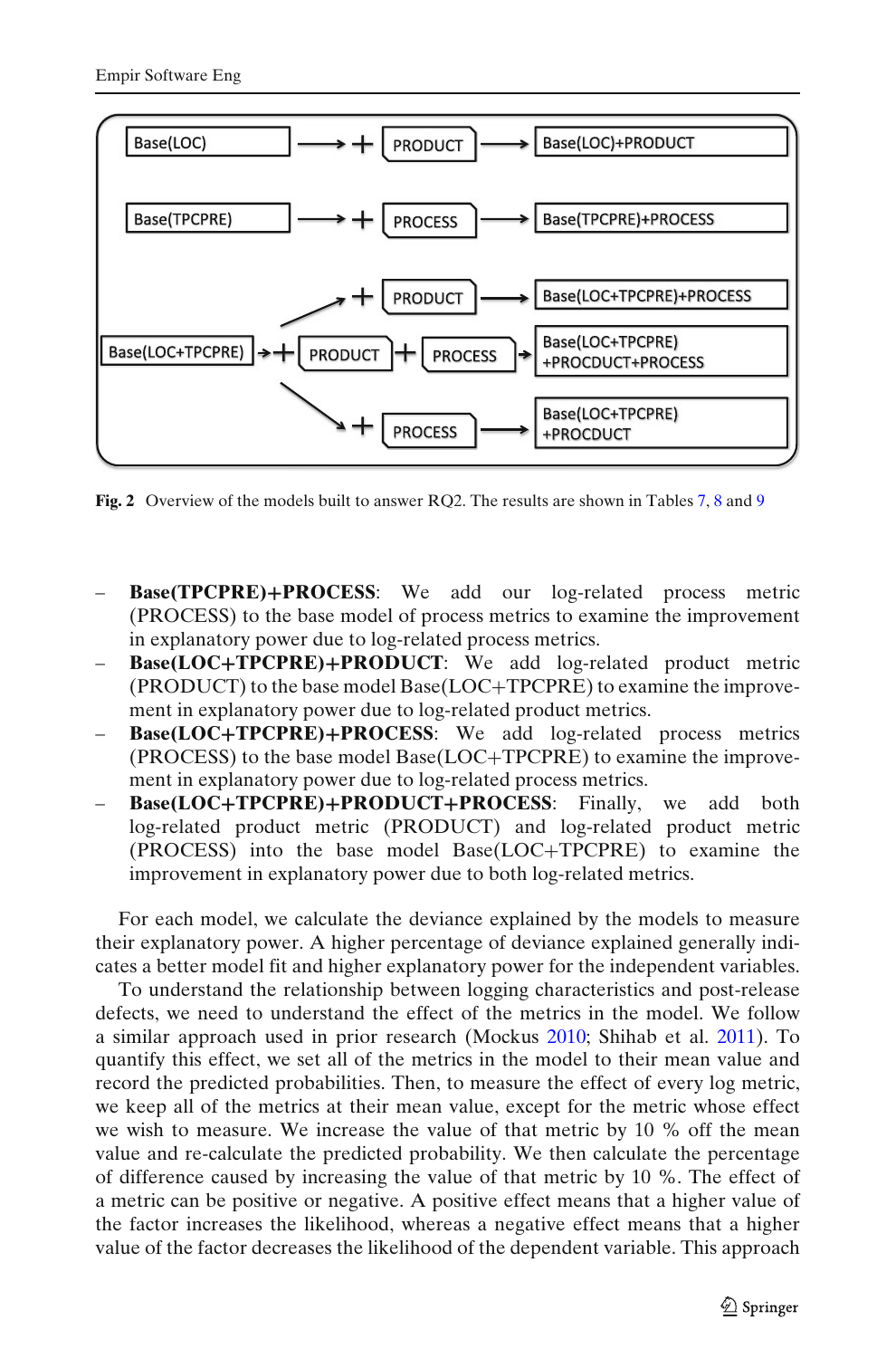|                           | Hadoop                   |                   |                   |                   |  |  |  |  |
|---------------------------|--------------------------|-------------------|-------------------|-------------------|--|--|--|--|
|                           | 0.16.0                   | 0.17.0            | 0.18.0            | 0.19.0            |  |  |  |  |
| Base(LOC)                 | 14.37                    | 12.74             | 3.23              | 8.14              |  |  |  |  |
| Base+PRODUCT              | $15.85(+10\%)*$          | $12.76(+0\%)$     | $4.62(+43\%)**$   | $9.7(19\%)$ ***   |  |  |  |  |
|                           | <b>JBoss</b>             |                   |                   |                   |  |  |  |  |
|                           | 3.0                      | 3.2               | 4.0               | 4.2               |  |  |  |  |
| Base(LOC)                 | 5.26                     | 5.67              | 4.49              | 2.28              |  |  |  |  |
| Base+PRODUCT              | $6.25(+19\%)$ ***        | $6.41(+13\%)$ *** | $4.93(+10\%)$ *** | $2.56(+12\%)$ *** |  |  |  |  |
| also also also<br>0.001 w | $0.01 \times 0.05$ $0.1$ |                   |                   |                   |  |  |  |  |

<span id="page-17-0"></span>**Table 7** Deviance explained (%) improvement for product software metrics by logistic regression models

\*\*\*  $p < 0.001$ , \*\*  $p < 0.01$ , \*  $p < 0.05$ ,  $\lozenge p < 0.1$ 

permits us to study metrics that are of different scales, in contrast to using odds ratios analysis, which is commonly used in prior research (Shihab et al[.](#page-24-0) [2010\)](#page-24-0).

We would like to point out that although logistic regression has been used to build accurate models for defect prediction, our purpose of using the regression model in this paper is not for predicting post-release defects. Our purpose is to study the explanatory power of log-related metrics and explore its empirical relation to postrelease defects.

#### *Results and discussion*:

#### **Log-related metrics complement traditional metrics in explaining post-release defects**

Table 7 shows the results of using lines of code (LOC) as the base model. We find that the log-related product metric (PRODUCT) provides statistically significant improvement in 7 out of the 8 studied releases. The log-related product metric (PRODUCT) provides up to 43 % improvement in explanatory power over the Base (LOC) model.

Table 8 shows the results of using process metrics (TPCPRE) as the base model. In 5 out of 8 models, the log-related process metric (PROCESS) provides statistically significant (*p* < 0.05) improvement. In particular, release 0.16.0 of *Hadoop* has the largest improvement (360 %) over the base model.

Table [9](#page-18-0) shows the results of using both product and process metrics in the base models. In all studied releases, except for release 0.17.0 of *Hadoop*, at least one

|              | Hadoop                 |                   |                        |                   |  |  |  |
|--------------|------------------------|-------------------|------------------------|-------------------|--|--|--|
|              | 0.16.0                 | 0.17.0            | 0.18.0                 | 0.19.0            |  |  |  |
| Base(TPCPRE) | 2.49                   | 8.47              | 4.53                   | 2.44              |  |  |  |
| Base+PROCESS | $11.47(+360\%)$ ***    | $8.55 (+1 %)$     | 5.09 $(+12\%)\diamond$ | $3.69(+51\%)$ *** |  |  |  |
|              | <b>JBoss</b>           |                   |                        |                   |  |  |  |
|              | 3.0                    | 3.2               | 4.0                    | 4.2               |  |  |  |
| Base(TPCPRE) | 10.38                  | 3.75              | 4.56                   | 2.37              |  |  |  |
| Base+PROCESS | $10.55(+2\%) \diamond$ | $4.71(+26\%)$ *** | $4.83(+6\%)$ ***       | $2.73(+15\%)$ *** |  |  |  |
|              |                        |                   |                        |                   |  |  |  |

**Table 8** Deviance explained (%) improvement for process software metrics by logistic regression models

\*\*\*  $p < 0.001$ , \*\*  $p < 0.01$ , \*  $p < 0.05$ ,  $\lozenge p < 0.1$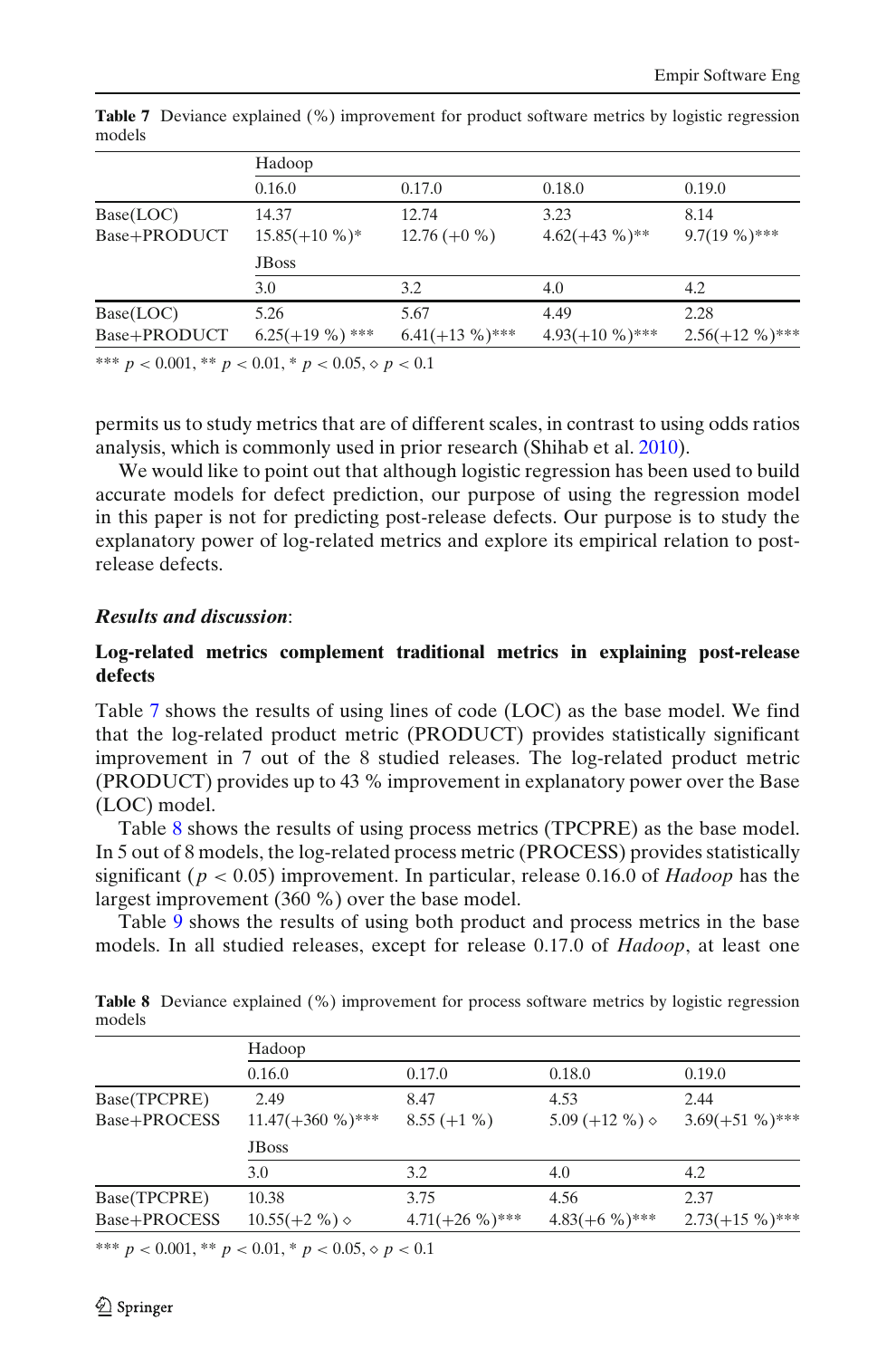|                                 | Hadoop                    |                   |                 |                    |  |  |
|---------------------------------|---------------------------|-------------------|-----------------|--------------------|--|--|
|                                 | 0.16.0                    | 0.17.0            | 0.18.0          | 0.19.0             |  |  |
| Base(LOC+TPCPRE)                | 14.69                     | 13.34             | 5.3             | 8.32               |  |  |
| Base+PRODUCT                    | $16.56 (+13 %)^*$         | $13.34 (+0 %)$    | $6.21 (+17%)$   | 9.84 $(+18\%)$ *** |  |  |
| Base+PROCESS                    | $19.17 (+30 %)**$         | 13.4 $(+0\%$      | $5.72 (+8 %)$   | $8.85 (+6 %)$      |  |  |
| Base+PRODUCT+<br><b>PROCESS</b> | $20.5 (+40\%)$            | $13.42 (+1 %)$    | $6.36 (+20 %)$  | $9.98 (+20 %)$     |  |  |
|                                 | <b>J</b> B <sub>oss</sub> |                   |                 |                    |  |  |
|                                 | 3.0                       | 3.2               | 4.0             | 4.2                |  |  |
| Base(LOC+TPCPRE)                | 12.09                     | 6.46              | 6.45            | 3.22               |  |  |
| Base+PRODUCT                    | $12.79 (+6\%)$ ***        | $6.98 (+8\%)$ *** | $6.69 (+4\%)**$ | $3.34 (+4\%)*$     |  |  |
| Base+PROCESS                    | $12.09 (+0 %)$            | $6.94 (+8\%)$ *** | $6.51 (+1 %)^*$ | 3.41 $(+6\%)$ **   |  |  |
| Base+PRODUCT+<br><b>PROCESS</b> | $12.93 (+7%)$             | 7.23 $(+12\%)$    | $6.73(+4\%)$    | $3.47(+8\%)$       |  |  |

<span id="page-18-0"></span>**Table 9** Deviance explained (%) improvement using both product and process software metrics by logistic regression models. The values are shown in bold if the model "Base+PRDUCT+PROCESS" has at least one log metric statistically significantly

\*\*\*  $p < 0.001$ , \*\*  $p < 0.01$ , \*  $p < 0.05$ ,  $\varphi$   $p < 0.1$ 

log-related metric is statistically significant in enhancing the base model (in bold font). The log-related metrics provide up to 40 % of the explanatory power of the traditional metrics.

Release 0.17.0 of *Hadoop* is the release where neither product nor process logrelated metrics are significant. In that release, we noted that source code files with logs increased from 18 to 26 % (see Table [3\)](#page-11-0). Some logs may be added into defectfree source code files when there is such a large increase in logs. We performed an independent two-sample unpaired two-sided T-test to determine whether the average log-densities of source code files with post-release defects was statistically different to the average log-densities of source code files without post-release defects. The p-value of the test is 0.22. Hence there is no statistical evidence to show that the log-densities of defect-prone and defect-free source code files differ in release 0.17.0 of *Hadoop*. We think this might be the reason that log-released product metrics do not have significant explanation power in *Hadoop* release 0.17.0.

Table 10 Effect of log-related metrics on post-release defects. Effect is measured by setting a metric to 110 % of its mean value, while the other metrics are kept at their mean values. The bold font indicates that the metric is statistically significant in the Base(LOC+TPCPRE)+PRODUCT+ PROCESS model

|                | Hadoop        |           |         |         |
|----------------|---------------|-----------|---------|---------|
|                | 0.16.0        | 0.17.0    | 0.18.0  | 0.19.0  |
| <b>PRODUCT</b> | $2.2\%$       | $-0.1 \%$ | $1.9\%$ | 3.6 $%$ |
| <b>PROCESS</b> | $2.5\%$       | $0\%$     | $0.3\%$ | $0.3\%$ |
|                | <b>JB</b> oss |           |         |         |
|                | 3.0           | 3.2       | 4.0     | 4.2     |
| <b>PRODUCT</b> | 1.8 $%$       | $0.8 \%$  | $0.7\%$ | 4.7 $%$ |
| <b>PROCESS</b> | $-0.5\%$      | $0.5\%$   | $0.1\%$ | $2.5\%$ |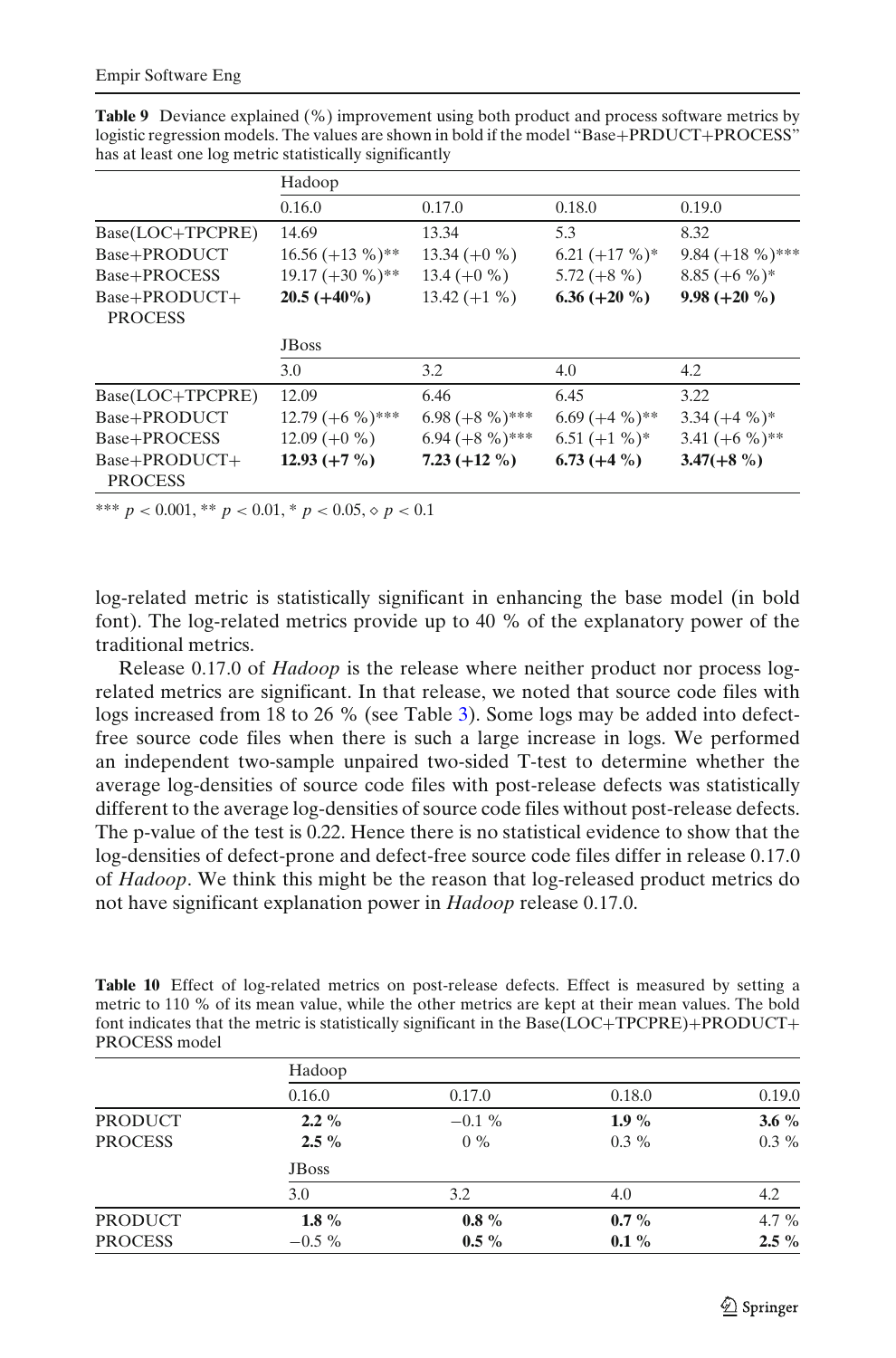**☎**

#### <span id="page-19-0"></span>**Log-related metrics have a positive effect on the likelihood of post-release defects**

In Table [10](#page-18-0) we show the effect of the PRODUCT and PROCESS metrics on postrelease defects. We measure effect by increasing the value of a metric by 10 % from its mean value, while keeping all other metrics at their mean value in a model. We only discuss the effect of log-related metrics that are statistically significant in model Base(LOC+TPCPRE)+PRODUCT+PROCESS (shown in Table [9\)](#page-18-0). The effects of log-related product metric (PRODUCT) are positive. Since log-related product metric (PRODUCT) is the combination of log density and average logging level, this result implies that more logging statements and/or a higher logging level lead to a higher probability of post-release defects. Table [10](#page-18-0) shows that in all 4 releases where the log-related process metric (PROCESS) is statistically significant, the log-related process metric (PROCESS) has a positive effect on defect proneness. The result shows that in some cases, developers change logs to monitor components that might be defect-prone. For example, in revision 226,841 of *Hadoop*, developers enhanced the logging statement that tracks nodes in the machine cluster to determine the rationale for field failure of nodes in their cluster. Therefore, in some source code files, the more logs added and/or more defect fixes with log churns, the higher the probability that the source code file is defect-prone.

*Summary*: Log-related metrics complement traditional product and process metrics in explaining post-release defects. In particular, log-related product metrics contribute to an increased explanatory power in 7 out of 8 studied releases, and logrelated process metrics contribute to an increased explanatory power in 5 out of 8 studied releases. We also find that both log-related product and process metrics have positive effect on defect proneness.

*Our results show that there exists a strong relationship between logging characteristics and code quality.*

## **7 Threats to Validity**

**✞**

**T** 

This section discusses the threats to the validity of our study.

## *External validity*

Our study is performed on *JBoss* and *Hadoop*. Even though both subject systems have years of history and large user bases, more case studies on other platform software in other domains are needed to see whether our findings can be generalized. There are other types of software systems that make use of logs only while the system is under development. The logs are removed when the system is released. Even though such systems do not benefit from the field feedback through logs, logging is still a major approach in diagnosing and fixing defects. Our findings may generalize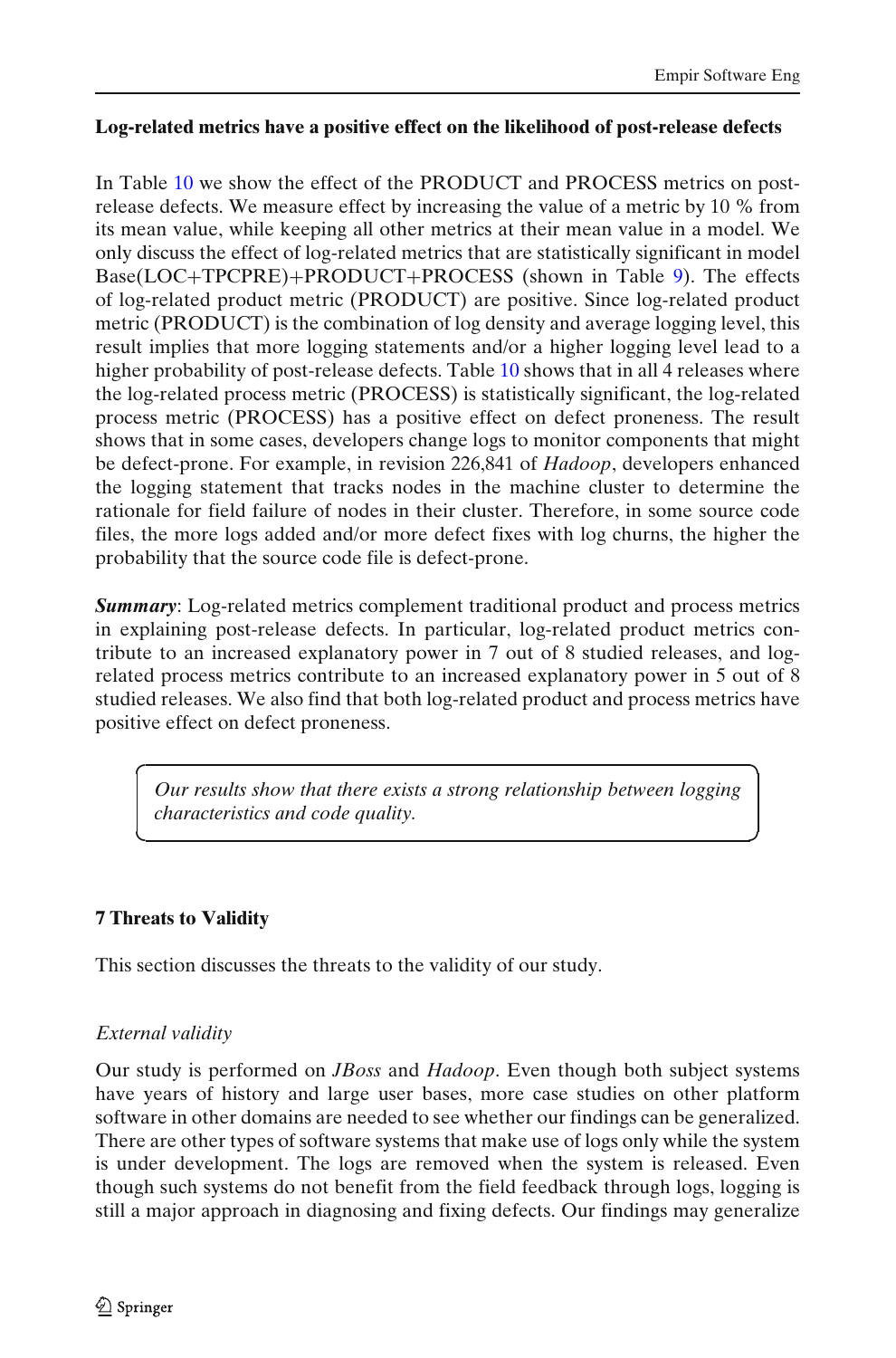to such software systems. We plan to perform a study on logs of such types of systems.

#### *Internal validity*

Our study is based on the version control repositories of the subject systems. The quality of the data contained in the repositories can impact the internal validity of our study.

Our analysis of the link between logs and defects cannot claim causal effects, as we are investigating correlations, rather than conducting impact studies. The explanative power of log-related metrics on post-release defects does not indicate that logs cause defects. Instead, it indicates the possibility of a relation that should be studied in depth through user studies.

The deviance explained in some of the models may appear low, however this is expected and should not impact the conclusions. One reason for such low deviance is that in a few releases, the percentage of source code files with defects are less than 30 % (Menzies et al[.](#page-23-0) [2007;](#page-23-0) Zimmermann et al[.](#page-24-0) [2010](#page-24-0)). Moreover, only around 20 % to 30 % of the source code files contain logging statements. The deviance explained can be increased by adding more variables to the model in RQ2, however we would need to deal with the interaction between the added variables.

#### *Construct validity*

The heuristics to extract logging source code may not be able to extract every logging statement in the source code. However, since the case study systems use logging libraries to generate logs at runtime, the method in the logging statements are consistent. Hence, this heuristic will capture all the logging statements.

Our software defect data is based on the data produced by J-REX, a software evolution tool that generates high-level evolutionary source code change data. J-REX uses heuristics to identify defect-fixing changes. The results of this paper are dependent on the accuracy of the results from J-REX. We are confident in the results from J-REX as it implements the algorithm used previously by Hassa[n](#page-22-0) [\(2008](#page-22-0)) and Mockus and Vott[a](#page-23-0) [\(2000\)](#page-23-0). However, previous research shows that the mis-classified bug-fixing commits may introduce negative effects on the performance of prediction techniques on post-release defects (Bird et al[.](#page-22-0) [2009\)](#page-22-0). We select a random sample of 337 and 366 files for *Hadoop* and *JBoss*, respectively. Only 14 and 2 % of the files for *Hadoop* and *JBoss* are misclassified, respectively. Both random sample sizes achieve 95 % confidence level with a 5 % confidence interval (Smithso[n](#page-24-0) [2003](#page-24-0)). We will leverage other approaches that identify bug-fixing commits, such as the data in the issue tracking systems, to perform additional case studies in our future work to further understand the relationship between logging characteristics and code quality. J-REX compares the abstract syntax trees between two consecutive code revisions. A modified logging statement is reported by J-REX as an added and a deleted logging statement. Such limitation of J-REX may result in inaccuracy of our metrics. We plan to leverage other techniques to extract the log-related metrics in our future case studies.

In addition, we find that on average, there is a logging statement for every 160 and 130 lines of source code for *Hadoop* and *JBoss*, respectively. A previous study by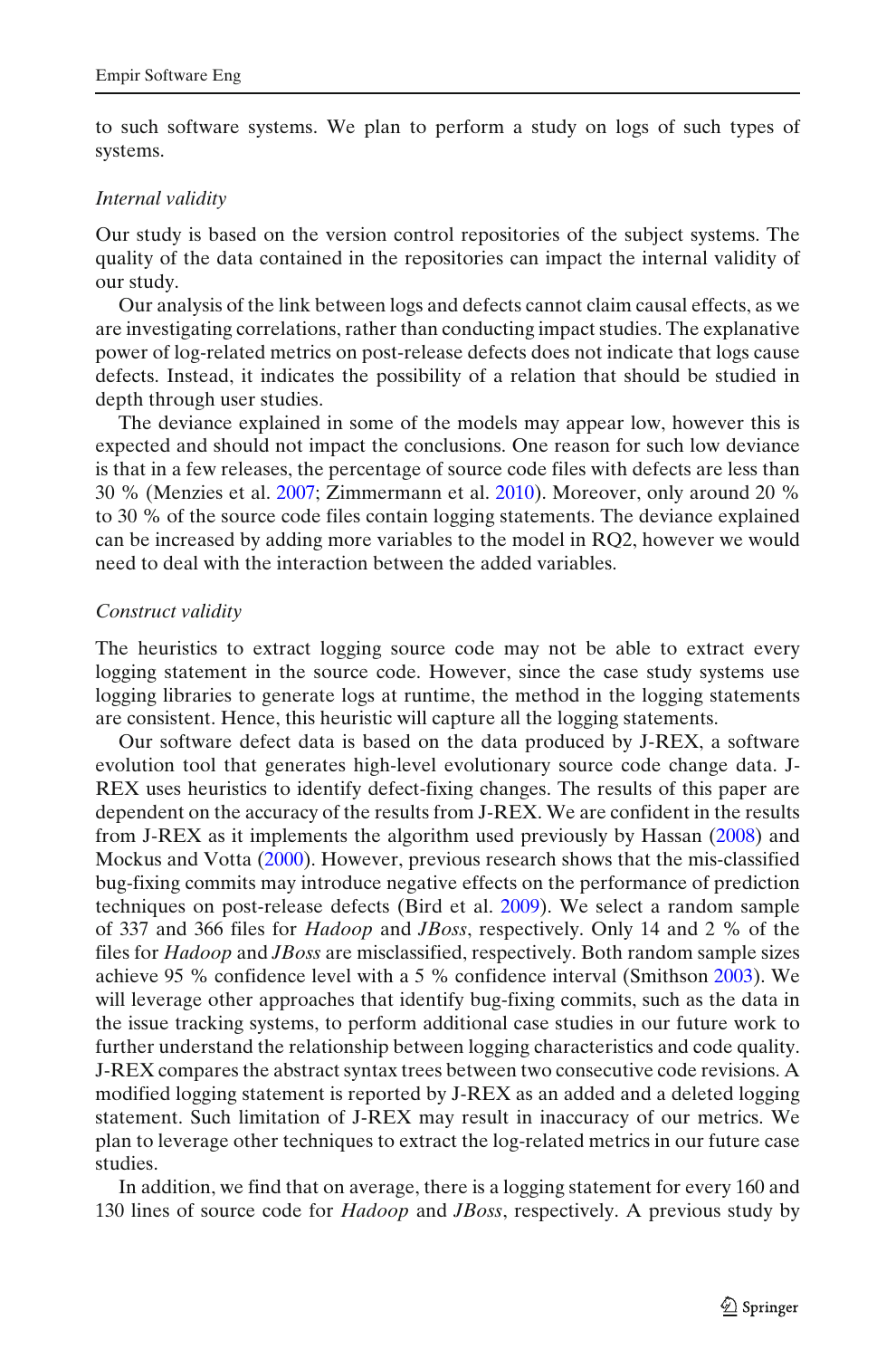<span id="page-21-0"></span>Yuan et al[.](#page-24-0) [\(2011](#page-24-0)) shows that the ratio between all source code and logging code is 30. We think the reason for such a discrepancy is that the log density metric (LOGD) defined in this paper uses the number of logging statements instead of lines of logging code, and the total lines of code instead of source lines of code. We calculated the ratio between total lines of code and number of logging statements for the four subject systems studied in prior research Yuan et al[.](#page-24-0) [\(2011](#page-24-0)). We found that the ratios are 155, 146, 137 and 70 for *Httpd*, *Openssh*, *PostgreSQL* and *Squid*, respectively. Such ratios are similar to the ratios in our two studied systems. In this paper, we extract our log-related metrics from AST. We chose to use the AST so that we can accurately extract every invocation to a logging method. Hence due to this choice, we can only get the number of logging statements and not number of lines of logging code. We will compare the metric using the log density metric with the lines of logging code and source lines of code to our log density metric (LOGD) in future case studies.

The possibility of post-release defects can be correlated to many factors other than just logging characteristics, such as the complexity of code and pre-release defects. To reduce such a possibility, we included 3 control metrics (lines of code, pre-release defects, and prior changes) that are well known to be good predictors for post-release defects in our logistic regression model (Moser et al[.](#page-23-0) [2008;](#page-23-0) Nagappan et al[.](#page-23-0) [2006\)](#page-23-0). However, other factors may also have an impact on post-release defects. Future studies should build more complex models that consider these other factors.

Source code from different components of a system may have various characteristics. Logs may play different roles in components with different levels of importance. Value and importance of code is a crucial topic, yet it has been rarely investigated. However, this paper introduces a way to use logs as a proxy to investigate the role of different parts of the code.

## **8 Conclusion**

Logging is one of the most frequently-employed approaches for diagnosing and fixing software defects. Logs are used to capture the concerns and doubts from developers as well as operators' needs for run-time information about the software. However, the relationship between logging characteristics and software quality has never been empirically studied before. This paper is a first attempt (to the best of our knowledge) to build an empirical link between logging characteristics and software defects. The highlights of our findings are:

- We found that source code files with logging statements have higher post-release defect densities than those without logging statements.
- We found a positive correlation between source code files with log lines added by developers and source code files with post-release defects.
- We found that log-related metrics complement traditional product and process metrics in explaining post-release defects.

Our findings do not advocate the removal of logs that are a critical instrument used by developers to understand and monitor the field quality of their software. Instead, our findings suggest that software maintainers should allocate more preventive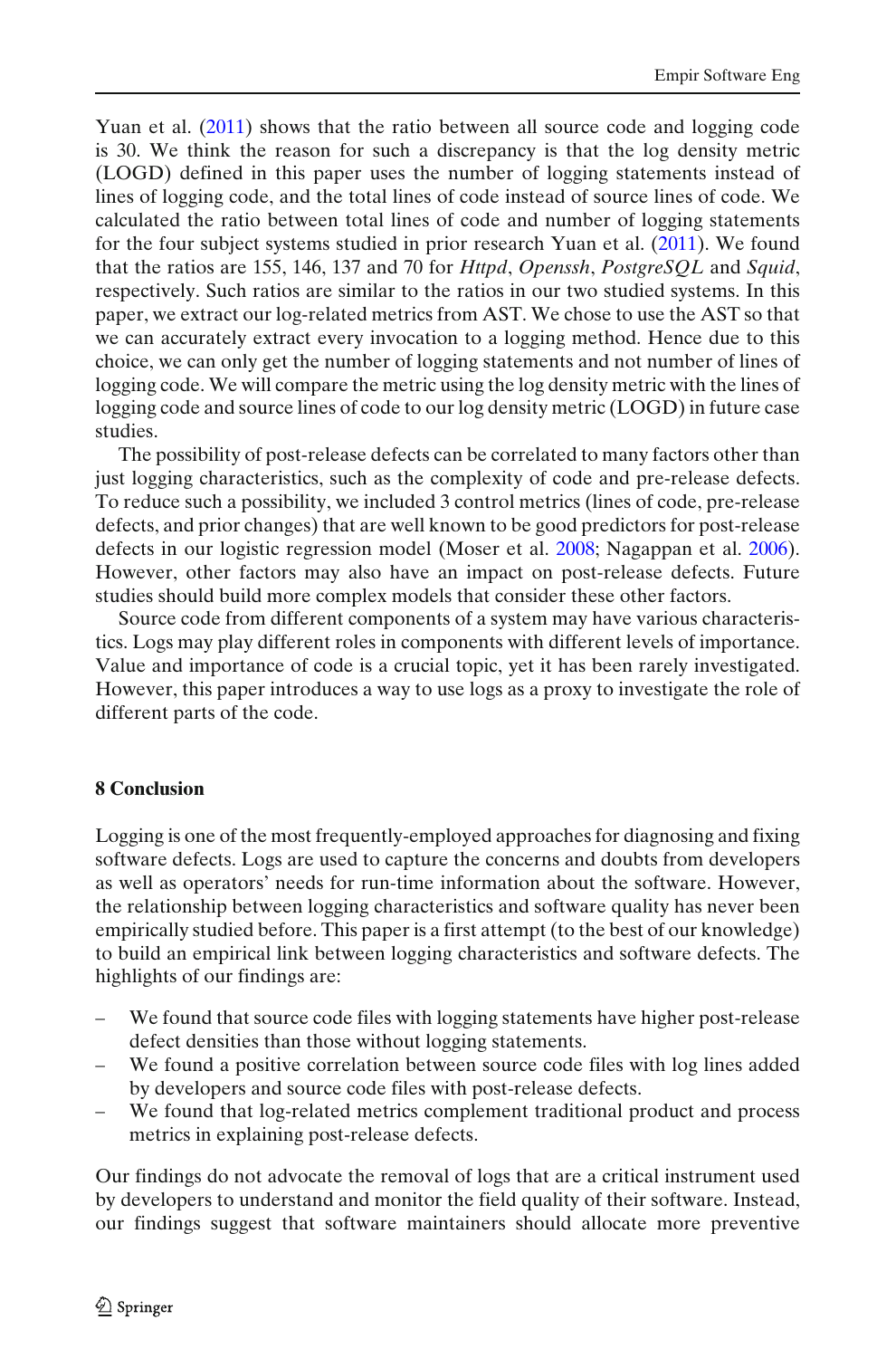<span id="page-22-0"></span>maintenance effort on source code files with more logs and log churn, since such source code files might be the ones where developers and operators may have more doubts and concerns, and hence are more defect prone.

#### **References**

- Bacchelli A, D'Ambros M, Lanza M (2010) Are popular classes more defect prone? In: FASE '10: proceedings of the 13th international conference on fundamental approaches to software engineering. Springer, Berlin, pp 59–73
- Barbour L, Khomh F, Zou Y (2011) Late propagation in software clones. In: ICSM 2011: proceedings of the 27th IEEE international conference on software maintenance, pp 273–282
- Beschastnikh I, Brun Y, Schneider S, Sloan M, Ernst MD (2011) Leveraging existing instrumentation to automatically infer invariant-constrained models. In: ESEC/FSE '11: proceedings of the 19th ACM SIGSOFT symposium and the 13th European conference on foundations of software engineering. ACM, New York, pp 267–277
- Bettenburg N, Hassan A (2013) Studying the impact of social interactions on software quality. Empir Software Eng 18(2):375–431
- Bettenburg N, Hassan AE (2010) Studying the impact of social structures on software quality. In: ICPC '10: proceedings of the 18th international conference on program comprehension. IEEE Computer Society, Washington, pp 124–133
- Bird C, Bachmann A, Aune E, Duffy J, Bernstein A, Filkov V, Devanbu P (2009) Fair and balanced?: bias in bug-fix datasets. In: ESEC/FSE '09: proceedings of the the 7th joint meeting of the European software engineering conference and the ACM SIGSOFT symposium on the foundations of software engineering. ACM, New York, pp 121–130
- Blei DM, Ng AY, Jordan MI (2003) Latent dirichlet allocation. J Mach Learn Res 3:993–1022
- Cataldo M, Mockus A, Roberts JA, Herbsleb JD (2009) Software dependencies, work dependencies, and their impact on failures. IEEE Trans Softw Eng 35:864–878
- Chen TH, Thomas SW, Nagappan M, Hassan AE (2012) Explaining software defects using topic models. In: MSR. IEEE, pp 189–198
- Dean J, Ghemawat S (2008) Mapreduce: simplified data processing on large clusters. Commun ACM 51(1):107–113
- Fenton N, Neil M (1999) A critique of software defect prediction models. IEEE Trans Softw Eng 25(5):675–689
- Gilstrap BR (2002) An introduction to the java logging api. [http://www.onjava.com/pub/a/onjava/](http://www.onjava.com/pub/a/onjava/2002/06/19/log.html) [2002/06/19/log.html](http://www.onjava.com/pub/a/onjava/2002/06/19/log.html)
- Graves TL, Karr AF, Marron J, Siy H (2000) Predicting fault incidence using software change history. IEEE Trans Softw Eng 26(7):653–661
- Graves TL, Karr AF, Marron JS, Siy H (2000) Predicting fault incidence using software change history. IEEE Trans Softw Eng 26:653–661
- Hall T, Beecham S, Bowes D, Gray D, Counsell S (2012) A systematic literature review on fault prediction performance in software engineering. IEEE Trans Softw Eng 38(6):1276–1304
- Harrell F (2001) Regression modeling strategies with applications to linear models, logistic regression, and survival analysis. Springer
- Hassan AE (2005) Mining software repositories to assist developers and support managers. Ph.D. thesis, University of Waterloo
- Hassan AE (2008) Automated classification of change messages in open source projects. In: SAC '08: proceedings of the 2008 ACM symposium on applied computing. ACM, New York, pp 837–841
- Hassan AE (2009) Predicting faults using the complexity of code changes. In: ICSE '09: proceedings of the 2009 IEEE 31st international conference on software engineering. IEEE Computer Society, Washington, pp 78–88
- Herraiz I, Hassan A (2010) Beyond lines of code: do we need more complexity metrics? In: Oram A, Wilson G (eds) Making software: what really works, and why we believe it? OReilly Media
- Ibrahim WM, Bettenburg N, Adams B, Hassan AE (2012) On the relationship between comment update practices and software bugs. J Syst Softw 85(10):2293–2304
- Ihaka R, Gentleman R (1996) R: a language for data analysis and graphics. J Comput Graph Stat 5(3):299–314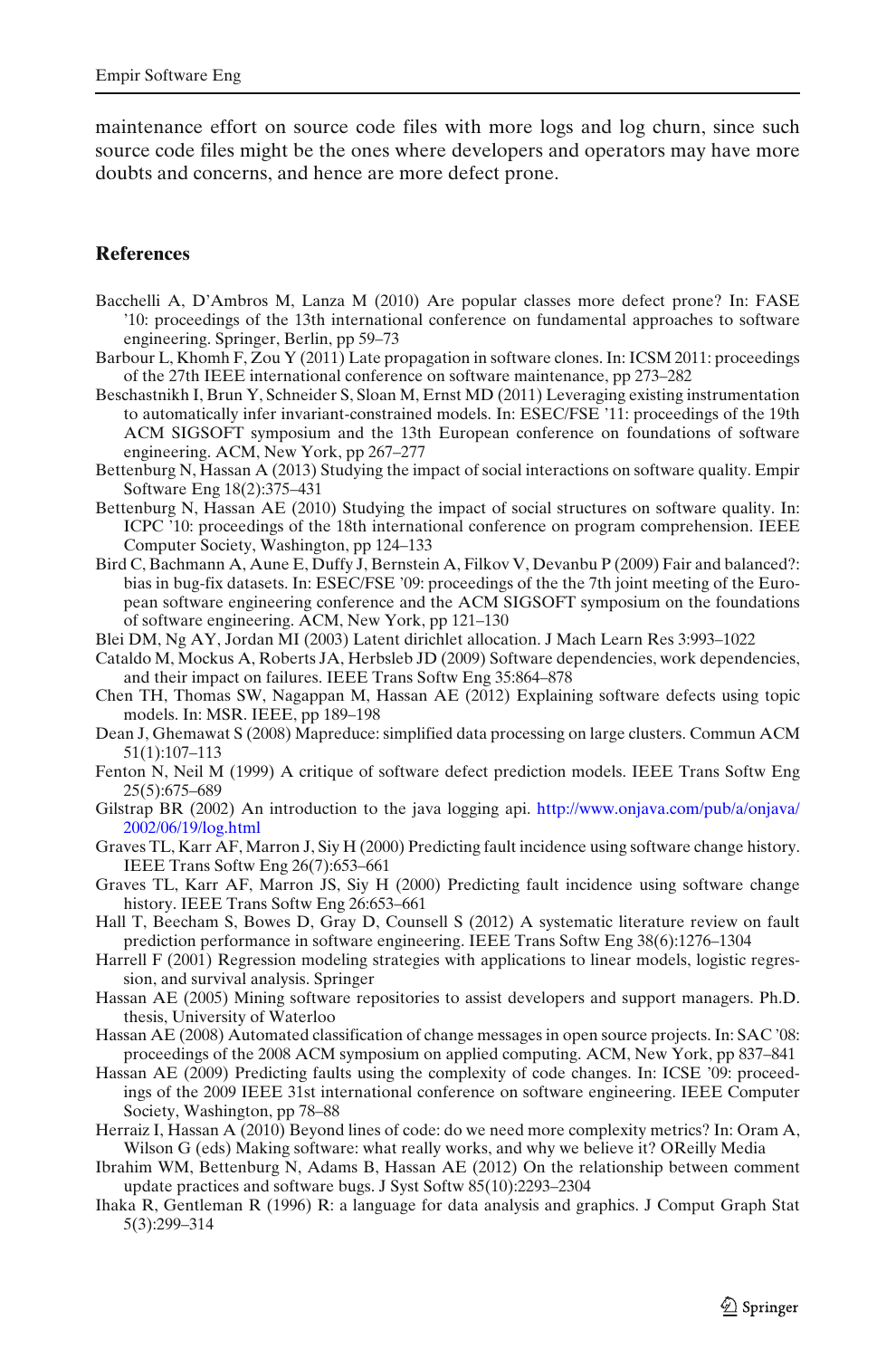<span id="page-23-0"></span>Jackson J, Wiley J (1991) A user's guide to principal components, vol 19. Wiley Online Library

- Jiang W, Hu C, Pasupathy S, Kanevsky A, Li Z, Zhou Y (2009) Understanding customer problem troubleshooting from storage system logs. In: FAST '09: proccedings of the 7th conference on file and storage technologies. USENIX Association, Berkeley, pp 43–56
- Jiang ZM, Hassan AE, Hamann G, Flora P (2008) Automatic identification of load testing problems. In: ICSM '08: proc. of 24th IEEE international conference on software maintenance. IEEE, Beijing, pp 307–316
- Jiang ZM, Hassan AE, Hamann G, Flora P (2009) Automated performance analysis of load tests. In: ICSM '09: proc. of the 25th IEEE international conference on software maintenance. IEEE, Edmonton, pp 125–134
- Liu Y, Poshyvanyk D, Ferenc R, Gyimothy T, Chrisochoides N (2009) Modeling class cohesion as mixtures of latent topics. In: ICSM 2009: proceedings of the 2009 IEEE international conference on software maintenance, pp 233–242
- Meneely A, Williams L, Snipes W, Osborne J (2008) Predicting failures with developer networks and social network analysis. In: SIGSOFT '08/FSE-16: proceedings of the 16th ACM SIGSOFT international symposium on foundations of software engineering, SIGSOFT '08/FSE-16. ACM, New York, pp 13–23
- Menzies T, Greenwald J, Frank A (2007) Data mining static code attributes to learn defect predictors. IEEE Trans Softw Eng 33(1):2–13
- Mockus A (2010) Organizational volatility and its effects on software defects. In: FSE '10: proc. of the 18th ACM SIGSOFT international symp. on foundations of software engineering. ACM, New York, pp 117–126
- Mockus A, Votta LG (2000) Identifying reasons for software changes using historic databases. In: ICSM '00: proceedings of the international conference on software maintenance. IEEE Computer Society, Washington, pp 120–130
- Mockus A, Weiss DM (2000) Predicting risk of software changes. Bell Labs Tech J 5:169–180
- Moser R, Pedrycz W, Succi G (2008) A comparative analysis of the efficiency of change metrics and static code attributes for defect prediction. In: ICSE 2008: proceedings of the 30th international conference on software engineering. ACM, New York, pp 181–190
- Nagappan N, Ball T (2005) Use of relative code churn measures to predict system defect density. In: ICSE '05: proc. of the 27th international conference on software engineering. ACM, New York, pp 284–292
- Nagappan N, Ball T (2007) Using software dependencies and churn metrics to predict field failures: an empirical case study. In: ESEM '07: proceedings of the 1st international symposium on empirical software engineering and measurement. IEEE Computer Society, Washington, pp 364–373
- Nagappan N, Ball T, Zeller A (2006) Mining metrics to predict component failures. In: ICSE '06: proceedings of the 28th international conference on software engineering. ACM, New York, pp 452–461
- Nguyen THD, Adams B, Hassan AE (2010) Studying the impact of dependency network measures on software quality. In: ICSM '10: proceedings of the 2010 IEEE international conference on software maintenance. IEEE Computer Society, Washington, pp 1–10
- Nguyen TT, Nguyen TN, Phuong TM (2011) Topic-based defect prediction (nier track). In: ICSE '11: proceedings of the 33rd international conference on software engineering. ACM, New York, pp 932–935
- Ohlsson N, Alberg H (1996) Predicting fault-prone software modules in telephone switches. IEEE Trans Softw Eng 22:886–894
- Pinzger M, Nagappan N, Murphy B (2008) Can developer-module networks predict failures? In: SIGSOFT '08/FSE-16: proceedings of the 16th ACM SIGSOFT international symposium on foundations of software engineering. ACM, New York, pp 2–12
- Posnett D, D'Souza R, Devanbu P, Filkov V (2013) Dual ecological measures of focus in software development. In: ICSE '13: proceedings of the 2013 international conference on software engineering. IEEE Press, Piscataway, pp 452–461
- Rabkin A, Katz R (2010) Chukwa: a system for reliable large-scale log collection. In: LISA'10: proc. of the 24th international conference on large installation system administration. USENIX, Berkeley, pp 1–15
- Rahman F, Devanbu P (2011) Ownership, experience and defects: a fine-grained study of authorship. In: ICSE '11: proceedings of the 33rd international conference on software engineering. ACM, New York, pp 491–500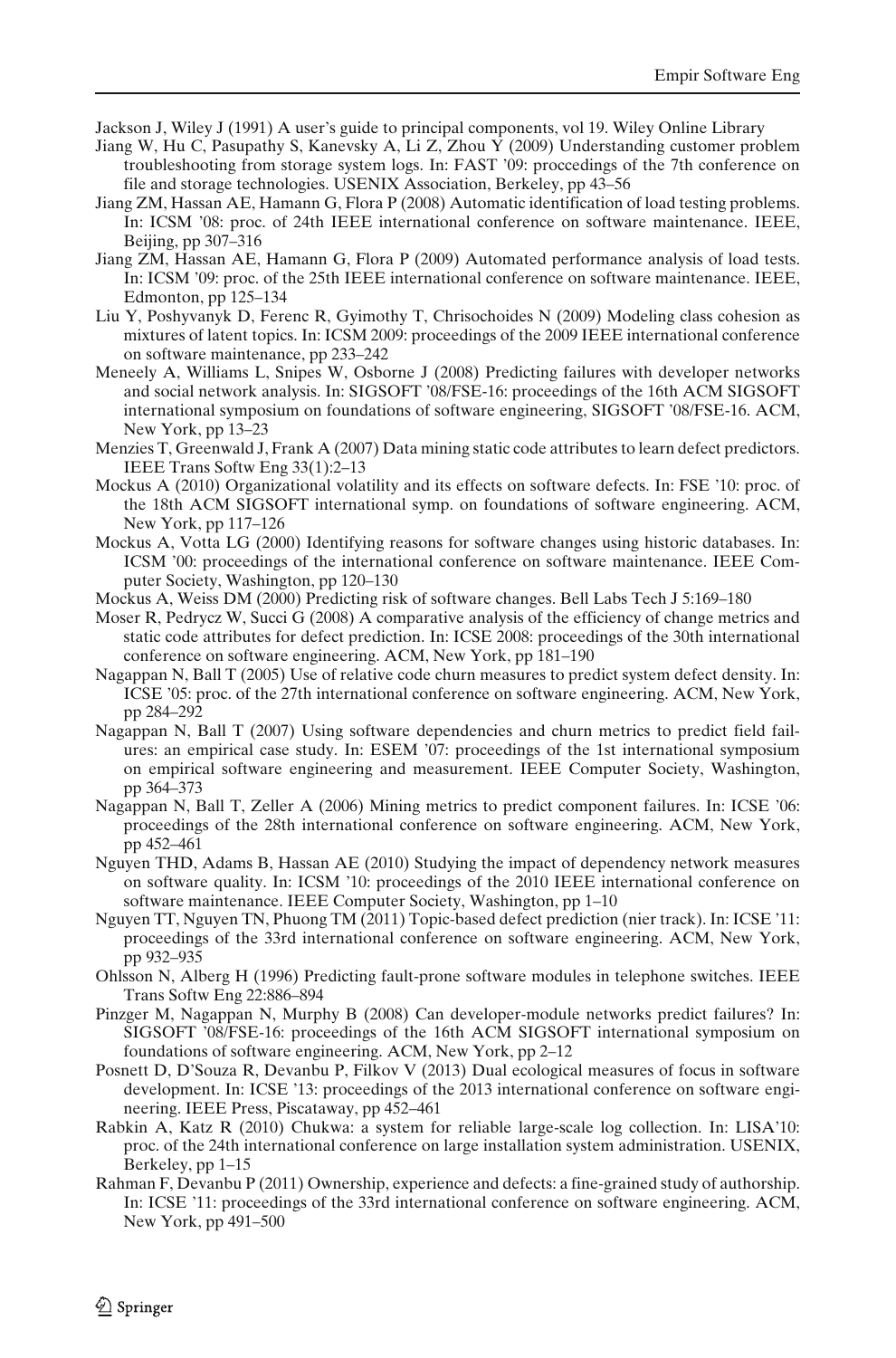- <span id="page-24-0"></span>Rahman F, Devanbu P (2013) How, and why, process metrics are better. In: ICSE '13: proceedings of the 2013 international conference on software engineering. IEEE Press, Piscataway, pp 432–441
- Seaman CB, Shull F, Regardie M, Elbert D, Feldmann RL, Guo Y, Godfrey S (2008) Defect categorization: making use of a decade of widely varying historical data. In: ESEM '08: proceedings of the 2nd ACM-IEEE international symposium on empirical software engineering and measurement. ACM, New York, pp 149–157
- Shang W, Jiang ZM, Adams B, Hassan AE (2009) MapReduce as a general framework to support research in Mining Software Repositories (MSR). In: MSR '09: proceedings of 6th IEEE international working conference on Mining Software Repositories, pp 21–30
- Shang W, Jiang ZM, Adams B, Hassan AE, Godfrey MW, Nasser M, Flora P (2011) An exploratory study of the evolution of communicated information about the execution of large software systems. In: WCRE 2011: proceedings of the 2011 18th working conference on reverse engineering. IEEE Computer Society, Washington, pp 335–344
- Shang W, Jiang ZM, Adams B, Hassan AE, Godfrey MW, Nasser M, Flora P (2011) An exploratory study of the evolution of communicated information about the execution of large software systems. In: WCRE '11: proceedings of the 2011 18th working conference on reverse engineering. IEEE Computer Society, Washington, pp 335–344
- Shang W, Jiang ZM, Adams B, Hassan AE, Godfrey MW, Nasser M, Flora P (2013) An exploratory study of the evolution of communicated information about the execution of large software systems. J Softw: Evolution and Process. doi[:10.1109/WCRE.2011.48](http://dx.doi.org/10.1109/WCRE.2011.48)
- Shihab E (2012) An exploration of challenges limiting pragmatic software defect prediction. Ph.D. thesis, Queen's University
- Shihab E, Jiang ZM, Ibrahim WM, Adams B, Hassan AE (2010) Understanding the impact of code and process metrics on post-release defects: a case study on the eclipse project. In: ESEM '10: proc. of the 2010 ACM-IEEE int. symposium on empirical software engineering and measurement. ACM, New York, pp 4:1–4:10
- Shihab E, Mockus A, Kamei Y, Adams B, Hassan AE (2011) High-impact defects: a study of breakage and surprise defects. In: ESEC/FSE '11: proc. of the 19th ACM SIGSOFT symp. and the 13th Euro. conf. on foundations of software engineering. ACM, NY, pp 300–310
- Smithson M (2003) Confidence intervals. Sage Publications, Thousand Oaks
- Tan J, Pan X, Kavulya S, Gandhi R, Narasimhan P (2008) Salsa: analyzing logs as state machines. In: WASL'08: proceedings of the 1st USENIX conference on analysis of system logs. USENIX, San Diego, pp 6–6
- Wolf T, Schroter A, Damian D, Nguyen T (2009) Predicting build failures using social network analysis on developer communication. In: ICSE '09: proceedings of the 31st international conference on software engineering. IEEE Computer Society, Washington, pp 1–11
- Xu W, Huang L, Fox A, Patterson D, Jordan MI (2009) Detecting large-scale system problems by mining console logs. In: SOSP '09: proceedings of the ACM SIGOPS 22nd symposium on operating systems principles. ACM, Big Sky, Montana, pp 117–132
- Yuan D, Park S, Zhou Y (2012) Characterizing logging practices in open-source software. In: ICSE 2012: proceedings of the 2012 international conference on software engineering, ICSE 2012. IEEE Press, Piscataway, pp 102–112
- Yuan D, Zheng J, Park S, Zhou Y, Savage S (2011) Improving software diagnosability via log enhancement. In: ASPLOS '11: proceedings of the 16th international conference on architectural support for programming languages and operating systems. ACM, Newport Beach, pp 3–14
- Zhang F, Khomh F, Zou Y, Hassan AE (2012) An empirical study of the effect of file editing patterns on software quality. In: WCRE '12: proceedings of the 2012 19th working conference on reverse engineering. IEEE Computer Society, Washington, pp 456–465
- Zimmermann T, Nagappan N (2008) Predicting defects using network analysis on dependency graphs. In: ICSE '08: proceedings of the 30th international conference on software engineering. ACM, New York, pp 531–540
- Zimmermann T, Nagappan N, Williams L (2010) Searching for a needle in a haystack: Predicting security vulnerabilities for windows vista. In: Proceedings of the 2010 3rd international conference on software testing, verification and validation, ICST '10, pp 421–428
- Zimmermann T, Premraj R, Zeller A (2007) Predicting defects for eclipse. In: PROMISE '07: proc. of the 3rd int. workshop on predictor models in software engineering. IEEE, Washington, pp 9–15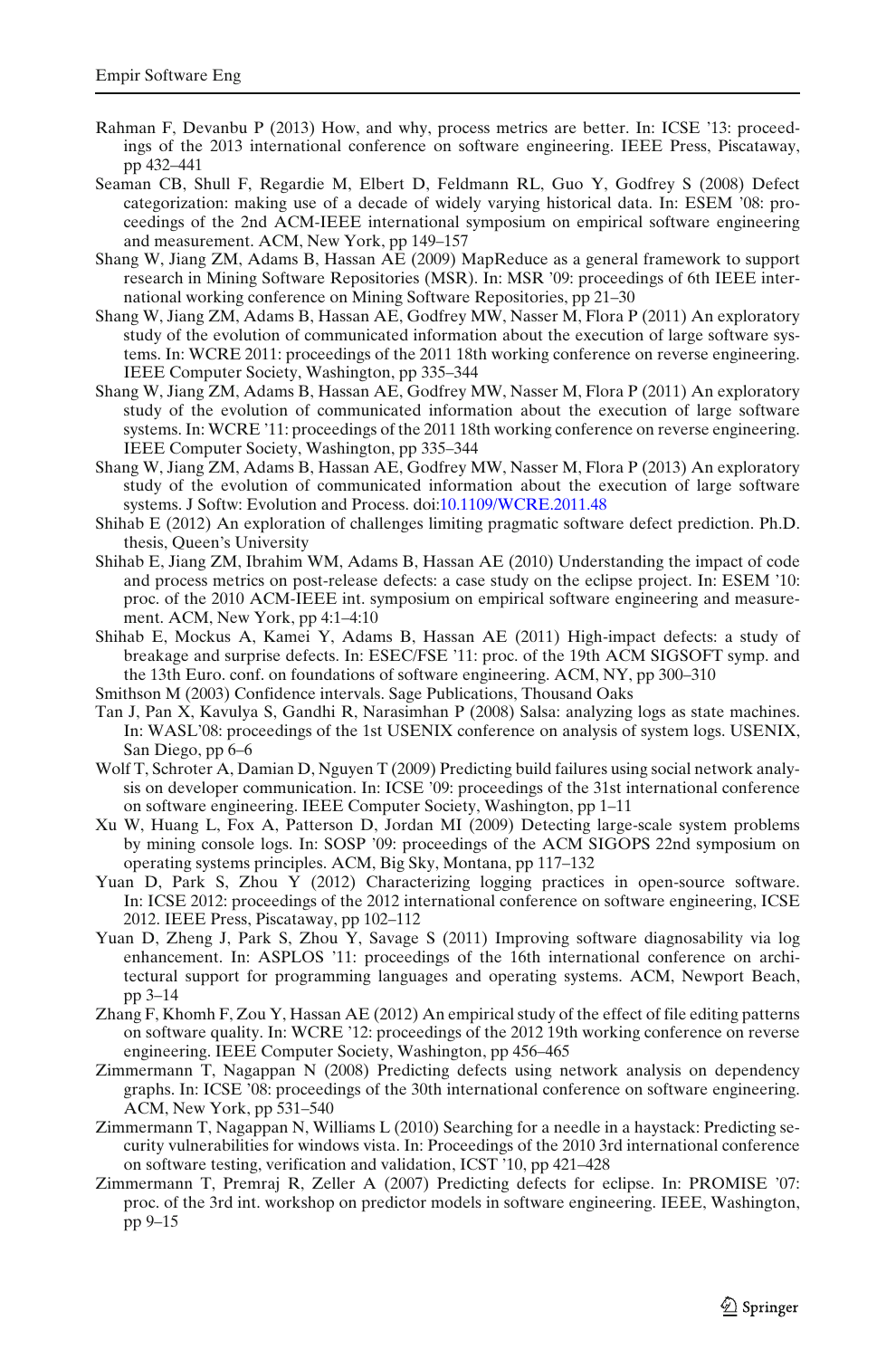

**Weiyi Shang** is a Ph.D. student in the Software Analysis and Intelligence Lab at Queen's University (Canada). He obtained his M.Sc. degree from Queen's University (Canada). His research interests include mining software repositories (MSR), software los, large-scale data analysis, software performance engineering, source code duplication and reverse engineering.



**Meiyappan Nagappan** received his PhD from North Carolina State University (NSCU). He is currently a Post Doctoral Fellow at the SAIL lab in Queen's University, Canada.

Dr. Nagappan believes that as SE researchers we should look at deriving solutions that encompass the various stakeholders of software systems, and not only software developers. Hence, for the past seven years he has been working on SE research that goes beyond just impacting S/W developers and testers. He has worked on using large scale SE data to also address the concerns of S/W operators, build engineers, and project managers. He continues to publish in top SE venues like TSE, FSE, and has recently won a best paper award at MSR 2012.